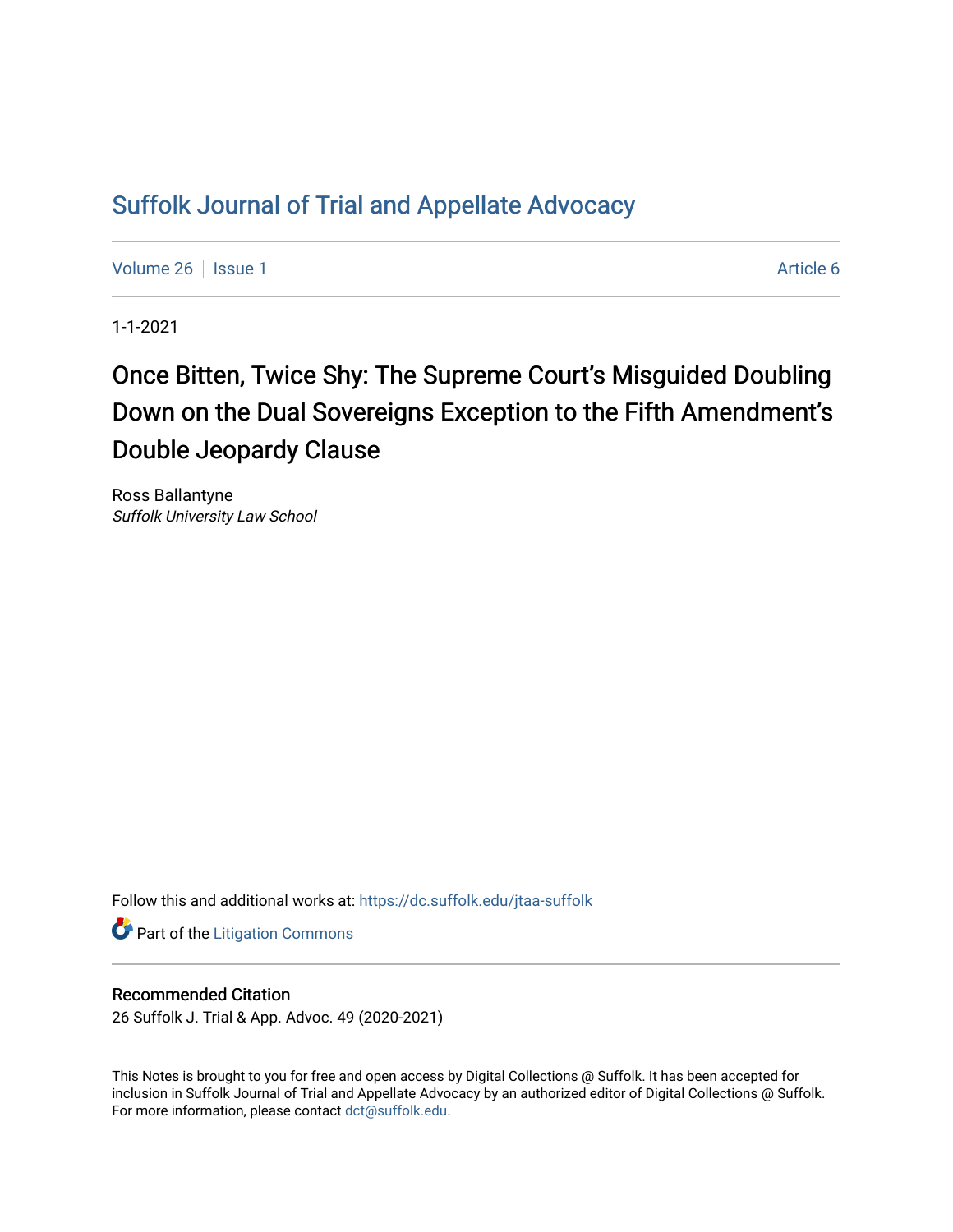# **ONCE BITTEN, TWICE SHY: THE SUPREME COURT'S MISGUIDED DOUBLING DOWN ON THE DUAL SOVEREIGNS EXCEPTION TO THE FIFTH AMENDMENT'S DOUBLE JEOPARDY CLAUSE**

*No person shall be held to answer for a capital, or otherwise infamous crime, unless on a presentment or indictment of a Grand Jury, except in cases arising in the land or naval forces, or in the Militia, when in actual service in time of War or public danger; nor shall any person be subject for the same offence to be twice put in jeopardy of life or limb . . . .* 1

#### I. INTRODUCTION

The Fifth Amendment's Double Jeopardy Clause is one of the most revered provisions in the Bill of Rights, as it reflects and assuages "the deeply rooted fear and abhorrence of a governmental power which allows an individual to be subjected to multiple prosecution[s] for the same offense." 2 The Clause guarantees three separate constitutional protections: (1) protection against a second prosecution for the same offense after acquittal; (2) protection against a second prosecution for the same offense after conviction; and (3) protection against multiple punishments for the same offense.<sup>3</sup> Moreover, for over forty years, defendants have been entitled to the protections against double jeopardy from the moment a jury is empaneled and sworn in.<sup>4</sup> Despite a period of halting progress and multiple setbacks, the Supreme Court eventually applied these protections to the states through incorporation in the late 1960's.<sup>5</sup> Nonetheless, a curious exception to the Double Jeopardy Clause survives today under what is known as the dual sovereigns exception ("the Exception"), where the federal government and the states are considered separate sovereign entities, such that

<sup>1</sup> U.S. CONST. amend. V.

<sup>2</sup> *See* Ray C. Stoner, *Double Jeopardy and Dual Sovereignty: A Critical Analysis*, 11 WM. & MARY L. REV 946, 946 (1970) (noting Double Jeopardy Clause's purpose).

<sup>3</sup> *See* North Carolina v. Pearce, 395 U.S. 711, 717 (1969) (summarizing applicability of Double Jeopardy Clause's guarantee), *overruled by* Alabama v. Smith, 490 U.S. 794 (1989).

<sup>4</sup> *See* Crist v. Bretz, 437 U.S. 28, 38 (1978) (citing Illinois v. Somerville, 410 U.S. 458, 467 (1973)) (holding "[t]he federal rule that jeopardy attaches when the jury is empaneled and sworn is an integral part of the constitutional guarantee against double jeopardy.")

<sup>5</sup> *See* Benton v. Maryland, 395 U.S. 784, 787 (1969) (announcing incorporation of Double Jeopardy Clause).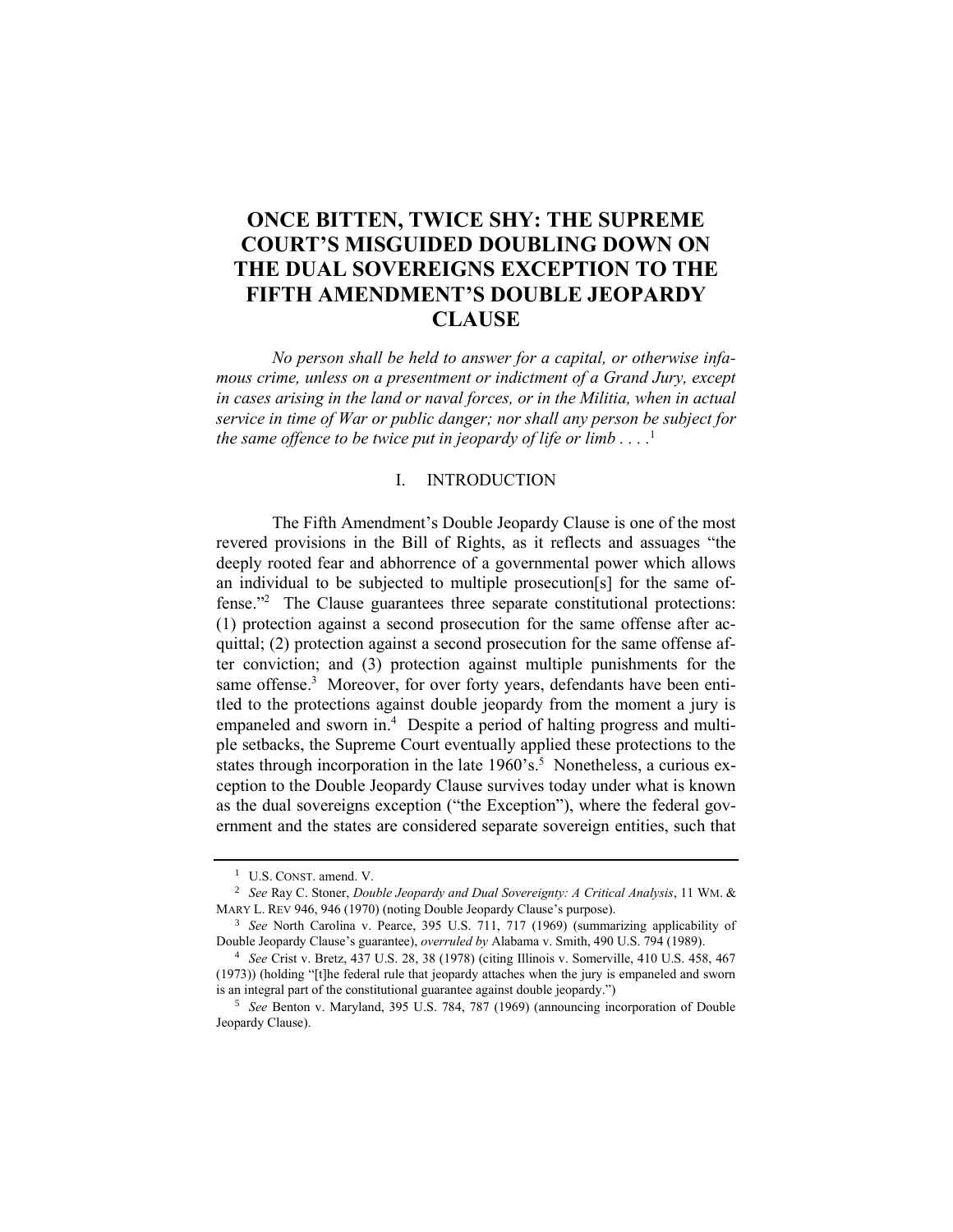the Double Jeopardy Clause does not prohibit one sovereign from prosecuting an individual following a prosecution by the other.<sup>6</sup>

Essentially, the Exception provides that "two identical offenses are *not* the 'same offence' within the meaning of the Double Jeopardy Clause if they are prosecuted by different sovereigns."7 The Exception has been extensively criticized in light of the recent explosion of federal-state cooperation, the federal government's provision of financial backing to state and local law enforcement agencies, and the drastic rise in the prison population from the War on Drugs.<sup>8</sup> Despite this criticism, the Supreme Court recently reaffirmed the constitutionality of the Exception in *Gamble v. United*  States.<sup>9</sup> This Note traces the historical origins of double jeopardy protection,<sup>10</sup> explores its centrality to the American concept of ordered liberty and due process, $^{11}$  and argues that the Supreme Court should overrule the Exception and instead deem it as: (1) an anathema to notions of popular sovereignty, (2) a manifestation of a perverse conception of federalism, and (3) a patently unfair denigration of the rights of criminal defendants.<sup>12</sup>

# II. FACTS

#### *A. Underlying Case*

In 2015, a Mobile police officer smelled marijuana upon approaching Terance Martez Gamble's vehicle during a traffic stop and prompted

<sup>6</sup> *See* Bartkus v. Illinois, 359 U.S. 121, 136-37 (1959) (finding due process does not bar state prosecution following federal acquittal). The *Bartkus* Court suggested an exception to "the Exception," whereby the Double Jeopardy Clause would prohibit successive prosecutions where the "state prosecution was a sham and a cover for a federal prosecution, and thereby in essential fact another federal prosecution." *Id.* at 123-24; *see also* United States v. Lanza, 260 U.S. 377, 382 (1922) (holding Double Jeopardy Clause only prevents federal government from engaging in successive prosecutions).

<sup>7</sup> Heath v. Alabama, 474 U.S. 82, 92 (1985) (articulating dual sovereignty principle).

<sup>8</sup> *See* Michael A. Dawson, *Popular Sovereignty, Double Jeopardy, and the Dual Sovereignty Doctrine*, 102 YALE L.J. 281, 296-99 (1992) (discussing negative consequences of Exception's continued existence); *see also* Walter T. Fisher, *Double Jeopardy, Two Sovereignties and the Intruding Constitution*, 28 U. CHI. L. REV. 591, 599 (1961) (cautioning against exercise of separate sovereign prosecutorial powers); Christina Gayle Woods, *The Dual Sovereignty Exception to Double Jeopardy: An Unnecessary Loophole*, 24 U. BALT. L. REV. 177, 183-85 (1994) (questioning Exception's post-incorporation longevity); Kevin J. Hellman, Note, *The Fallacy of Dueling Sovereignties: Why the Supreme Court Refuses to Eliminate the Dual Sovereignty Doctrine*, 2 J.L. & POL'Y 149, 152-53 (1994) (challenging Supreme Court's federalism analysis undergirding Exception).

<sup>&</sup>lt;sup>9</sup> 139 S. Ct. 1960, 1964 (2019) (affirming constitutionality of Exception).

<sup>10</sup> *See infra* Part III.

<sup>11</sup> *See infra* Part III, sections D-E.

<sup>12</sup> *See infra* Part IV.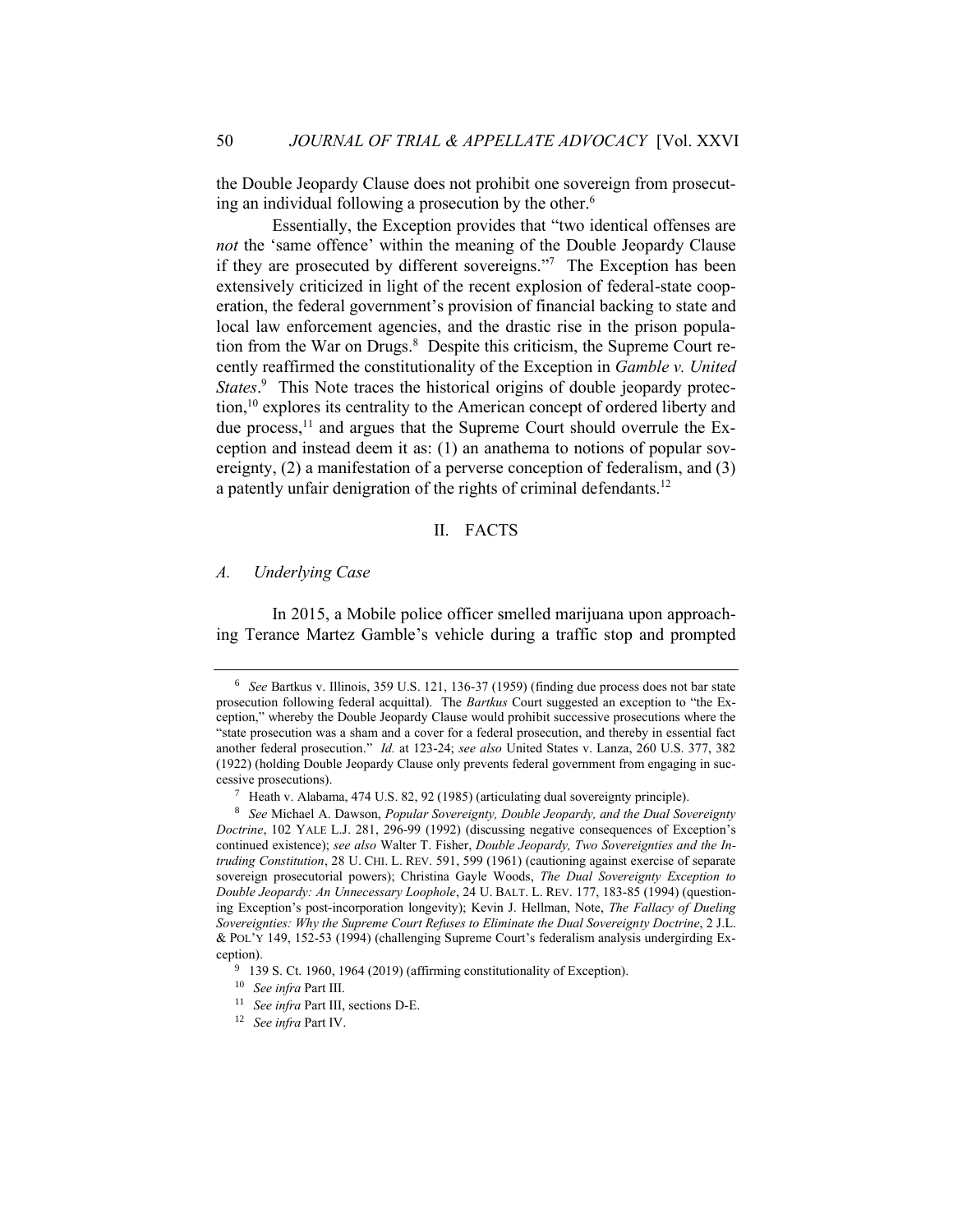him to initiate a search of Gamble's car; which ultimately yielded a loaded 9mm handgun.<sup>13</sup> Gamble's 2008 second-degree robbery conviction made his possession of the handgun a violation of an Alabama statute forbidding those convicted of violent crimes from possessing or controlling a firearm.<sup>14</sup> Gamble pleaded guilty to violating the state statute, but federal prosecutors later indicted him for the same single act of possession under federal law.<sup>15</sup> Gamble moved to dismiss the federal charge on the ground that it was for the same offense as the one to which he had previously pleaded guilty at the state level, thus impermissibly subjecting him to double jeopardy.<sup>16</sup> After the judge denied the motion to dismiss, Gamble pleaded guilty to the federal offense but also retained his right to challenge the motion's denial on double jeopardy grounds.<sup>17</sup> When Gamble subsequently exercised that right, the Eleventh Circuit affirmed the District Court's denial and held that Double Jeopardy Clause jurisprudence allows separate sovereigns to punish a defendant for the same criminal conduct.<sup>18</sup> The Supreme Court granted certiorari to Gamble's appeal to determine whether to overturn the Exception.<sup>19</sup>

<sup>15</sup> *See* 18 U.S.C. § 922(g)(1), (9) (2020) (providing that it is unlawful for one "convicted in any court of, a crime punishable by imprisonment for a term exceeding one year [ . . . ] to ship or transport in interstate or foreign commerce, or possess in or affecting commerce, any firearm or ammunition . . . ."); *Gamble*, 139 S. Ct. at 1964 (recounting history of Gamble's case).

<sup>16</sup> *See Gamble*, 139 S. Ct. at 1964 (explaining why district court rejected Gamble's motion to dismiss); *see also* United States v. Gamble, No. CR 16-00090-KD-B, 2016 WL 3460414, at \*2-3 (S.D. Ala. June 21, 2016), *aff'd*, 694 F. App'x 750 (11th Cir. 2017), *aff'd*, 139 S. Ct. 1960 (2019) (adhering to dual sovereignty precedent).

<sup>17</sup> *See Gamble*, 139 S. Ct. at 1964 (recounting lower court procedural history); *see also* Gorod, *supra* note 14 (discussing Gamble's sentencing). By pleading guilty to the federal charge, Gamble's prison sentence was extended by nearly three years. Gorod, *supra* note 14.

<sup>18</sup> *See Gamble*, 139 S. Ct. at 1964 (noting Eleventh Circuit decision); *see also* United States v. Gamble, 694 F. App'x 750, 750-51 (11th Cir. 2017) (per curiam) (refusing to deviate from Supreme Court precedent on dual sovereignty).

<sup>19</sup> *See Gamble*, 139 S. Ct. at 1964 (noting grant of certiorari); *see also* Gamble v. United States, 138 S. Ct. 2707, 2707 (2018) (granting Gamble's petition for writ of certiorari). The grant of certiorari attracted extensive coverage and commentary, as it represented the first time in nearly sixty years the Supreme Court would fully examine the Exception. *See*, *e.g.*, David Cole & Somil Trivedi, *It's Time to Close a Loophole in the Constitution's Double Jeopardy Rule*, ACLU (Sept. 12, 2018, 11:30 AM), https://www.aclu.org/blog/criminal-law-reform/its-time-closeloophole-constitutions-double-jeopardy-rule (arguing that Court should end Exception, deeming

<sup>13</sup> *See Gamble*, 139 S. Ct. at 1964 (recounting facts of Gamble's case).

<sup>14</sup> *See id.* at 1964 (outlining history of Gamble's case); *see also* ALA. CODE § 13A-11-72(a) (2015) (providing no one "who has been convicted in [Alabama] or elsewhere of committing or attempting to commit a crime of violence . . . shall own a firearm or have one in his or her possession or under his or her control.") Gamble's previous offense of second-degree robbery is considered a violent crime under to Alabama law. ALA. CODE § 13A-11-70(2); *see also* Brianne Gorod et al., *Gamble v. United States*, CATO INSTITUTE (Dec. 4, 2017), https://www.cato.org/publications/legal-briefs/gamble-v-united-states (discussing history of Gamble's earlier conviction).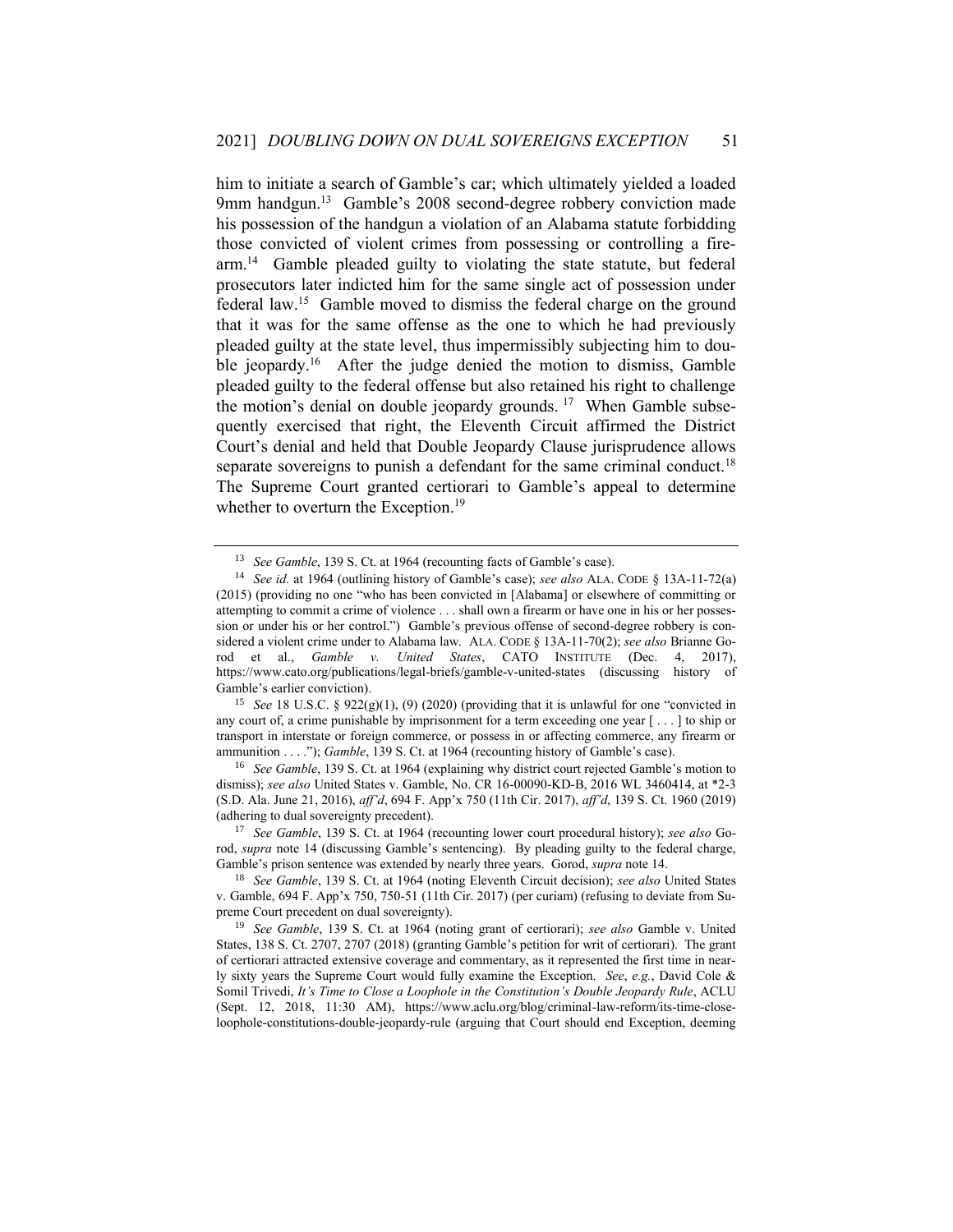#### *B. Gamble v. United States*

Gamble's attorneys set out the crux of their argument by explaining that the "[E]xception is incompatible with the text, original meaning, and purpose of the Double Jeopardy Clause."<sup>20</sup> Gamble accused the Supreme Court's twentieth and twenty-first century jurisprudence of hollowing out the protections guaranteed by the Double Jeopardy Clause as it was written, and overriding core tenets of American federalism.<sup>21</sup> Next, Gamble addressed probable concerns from the Court about its duty to adhere to prior decisions by writing that "[s]tare decisis loses its force when a decision's doctrinal underpinnings have been eroded."<sup>22</sup> Gamble further argued against the power of stare decisis by highlighting the "dramatic federalization of criminal law over the past 60 years" as a "foundational change" to the theoretical framework supporting the continued existence of the Exception.<sup>23</sup> Gamble continued to lay out his arguments based on: (1) the weight

<sup>20</sup> *See* Brief for Petitioner at 4-5, Gamble v. United States, 139 S. Ct. 1960 (2019) (No. 17- 646) (introducing argument in favor of overruling Exception); *see also* Woods, *supra* note 8, at 179-80 (summarizing proposed versions of Double Jeopardy Clause).

it "a betrayal of both the spirit and the letter of the Double Jeopardy Clause."); Garret Epps, *There's an Exception to the Double-Jeopardy Rule*, THE ATLANTIC (Dec. 5, 2018), https://www.theatlantic.com/ideas/archive/2018/12/gamble-v-united-states-case-double-

jeopardy/577342/ (discussing importance of Gamble's challenge to Exception); Matt Ford, *The Supreme Court's Double-Jeopardy Dilemma*, THE NEW REPUBLIC (Dec. 6, 2018), https://newrepublic.com/article/152565/supreme-courts-double-jeopardy-dilemma (summarizing magnitude of case and history of Exception). In 1959, the Supreme Court reaffirmed its earlier *Lanza* decision by refusing to overrule the Exception, stating that doing so would be "highly impractical for the federal authorities to attempt to keep informed of all state prosecutions which might bear on federal offenses." Abbate v. United States, 359 U.S. 187, 195 (1959). While the Supreme Court has analyzed the Exception since *Abbate*, those cases were limited in focus to issues like the Exception's applicability to Puerto Rico, federal Indian tribes, and two states. *See*, *e.g.*, Puerto Rico v. Sánchez Valle, 136 S. Ct. 1863, 1875-77 (2016) (holding Puerto Rico, as U.S. territory, is not considered separate sovereign); United States v. Lara, 541 U.S. 193, 210 (2004) (holding Native American tribes are separate sovereigns vis-à-vis federal government); Heath v. Alabama, 474 U.S. 82, 88 (1985) (allowing successive prosecutions under Double Jeopardy Clause by two states for same underlying criminal conduct).

<sup>21</sup> *See* Brief for Petitioner, *supra* note 20, at 4-7 (outlining main arguments in favor of overturning Exception). Gamble posited that "[p]ermitting consecutive prosecutions for the same offense simply because different sovereigns initiate them 'hardly serves' the deeply rooted principles of finality and fairness the [Double Jeopardy] Clause was designed to protect." *Id.* at 27-28 (quoting *Puerto Rico*, 136 S. Ct. at 1877 (Ginsburg, J., concurring)).

<sup>&</sup>lt;sup>22</sup> *See id.* at 7 (addressing precedent in favor of maintaining Exception). Gamble argued that the incorporation of the Double Jeopardy Clause to the states has eliminated the Exception's doctrinal justification. *Id.* at 8, 35-41 (citing Murphy v. Waterfront Comm'n, 378 U.S. 52, 79-80 (1964) (overruling prior holding that one sovereign could utilize testimony unlawfully compelled by another) and Elkins v. United States, 364 U.S. 206, 223 (1960) (overruling "silver platter" doctrine)).

<sup>&</sup>lt;sup>23</sup> *See id.* at 8 (suggesting Exception is no longer sensible where federal and state criminal jurisdictions frequently overlap).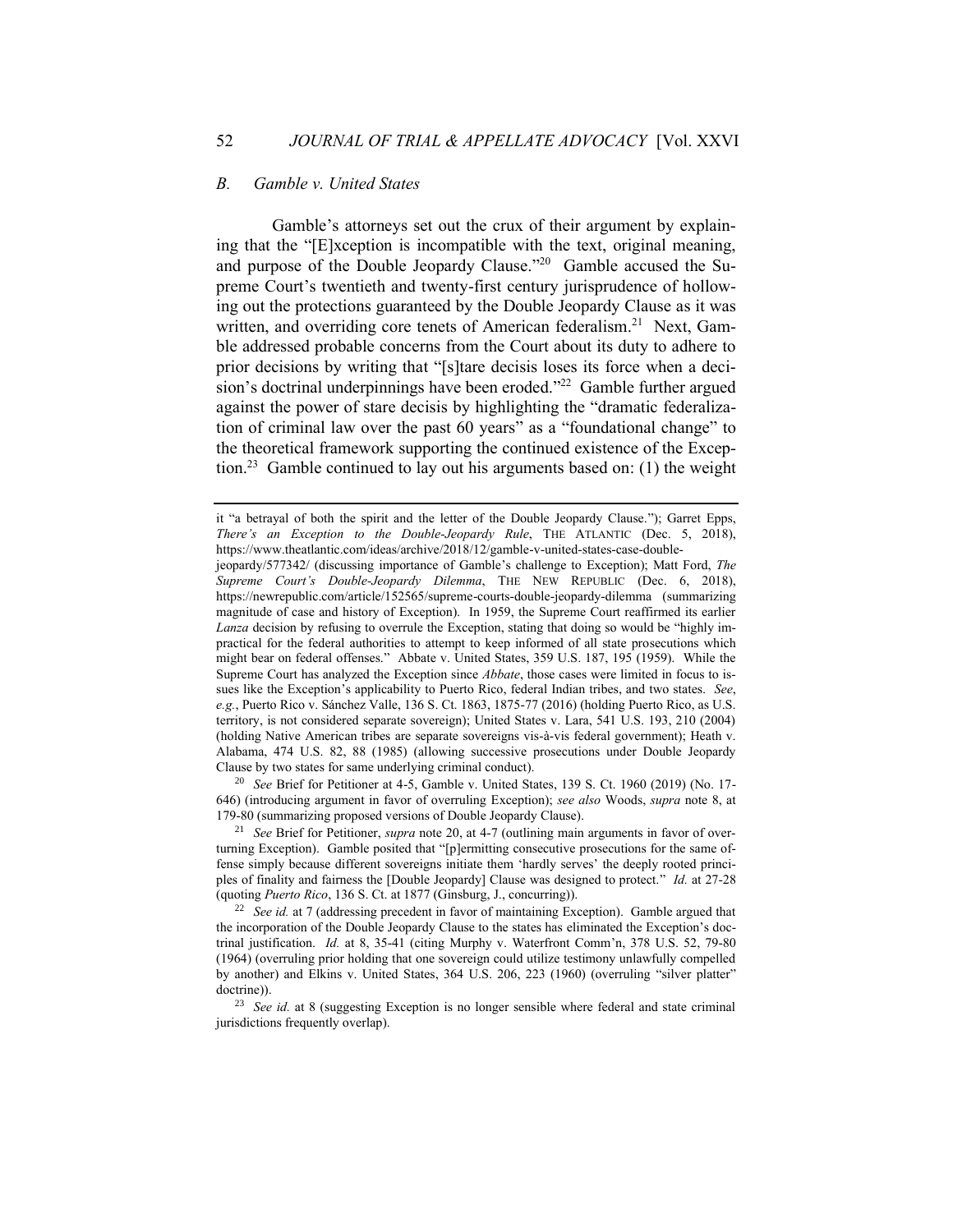of historical evidence and scholarship,  $24$  (2) the shaky jurisprudential origins of the Exception,<sup>25</sup> (3) the Exception's incompatibility with the purposes of American federalism,<sup>26</sup> and  $(4)$  the nefarious effects of the Exception's continued survival.<sup>27</sup>

On the other side, the United States—in a full-throated invocation of stare decisis—urged the Court not to "jettison[] [its] longstanding and embedded precedent" with respect to the Exception.<sup>28</sup> The government also relied on the express language of the Double Jeopardy Clause to support its position, arguing that the "constitutional text expressly distinguishes 'offences' based on the sovereign 'against' which they are committed." 29 The United States then shifted to a discussion of American federalism and how, in such a system, the Exception is not at odds with the protections afforded

<sup>24</sup> *See id.* at 11-15 (cataloguing long history of jurisprudence prohibiting successive prosecutions by separate sovereigns). Here, Gamble traced the rule against a second prosecution by a separate sovereign to at least 1662, and argued that the rule's enshrinement in English common law should be instructive to understanding the Clause's meaning at the time of its late eighteenth century adoption. *Id.* at 4-5; *see also id.* at 17-19 (highlighting numerous state court decisions affirming principle that a "decision in one court will bar any farther prosecution for the same offence, *in that or any other court*") (emphasis added) (quoting State v. Randall, 2 Aik. 89, 100-101 (Vt. 1827)).

<sup>25</sup> *See id.* at 22 (questioning creation of Exception). Gamble argues that the seminal decision that gave birth to the Exception "said nothing" of prior cases rejecting the possibility of the Exception, "of the widely known, traditional English rule," and "why the framers would have rejected that traditional rule *sub silentio*." *Id.* (citing Moore v. Illinois, 55 U.S. 13, 22 (1852)).

<sup>26</sup> *See* Brief for Petitioner, *supra* note 20, at 27-28 (citing Justice Black's argument against Exception's promulgation). Notably in *Bartkus*, Justice Black dissented, writing that, "[l]ooked at from the standpoint of the individual," the idea that "a second trial for the same act is somehow less offensive if one of the trials is conducted by the Federal Government and the other by a State . . . is too subtle . . . to grasp." Bartkus v. Illinois, 359 U.S. 121, 155 (1959) (Black, J., dissenting). Gamble also invoked the Hamiltonian notion that the states and federal government are "kindred systems" to question the perpetuation of a mechanism by which "successive prosecutions after an acquittal *by a coordinate government that is part of the same national system"* are permitted. Brief for Petitioner, *supra* note 20, at 30 (emphasis added) (citing THE FEDERALIST NO. 82 (Alexander Hamilton)).

<sup>27</sup> *See* Brief for Petitioner, *supra* note 20, at 28 (discussing practical implications of Exception); *see also* Heath v. Alabama, 474 U.S. 82, 84-85 (1985) (presenting important precedent). One of the most significant double jeopardy decisions came in 1985 when the defendant in *Heath* was tried in Georgia and sentenced to life in prison. *Heath*, 474 U.S. at 84-85. However, the defendant was then permissibly tried again in Alabama and sentenced to death—all for the same underlying crime. *Heath*, 474 U.S. at 84-85.

<sup>28</sup> *See* Brief for the United States at 8, Gamble v. United States, 139 S. Ct. 1960 (2019) (No. 17-646) (summarizing main argument). "An unbroken line of [the] Court's decisions, whose origin reaches back nearly two centuries, has correctly understood the violation of a state law and the violation of a federal law as distinct 'offence[s]' under the Double Jeopardy Clause." *Id.* at 6.

<sup>29</sup> *See id.* at 6 (discussing meaning of Double Jeopardy Clause). The United States further argued that the "federalist structure of the Constitution likewise dictates that offenses against the laws of the several States and the United States are not 'the same.'" *Id.*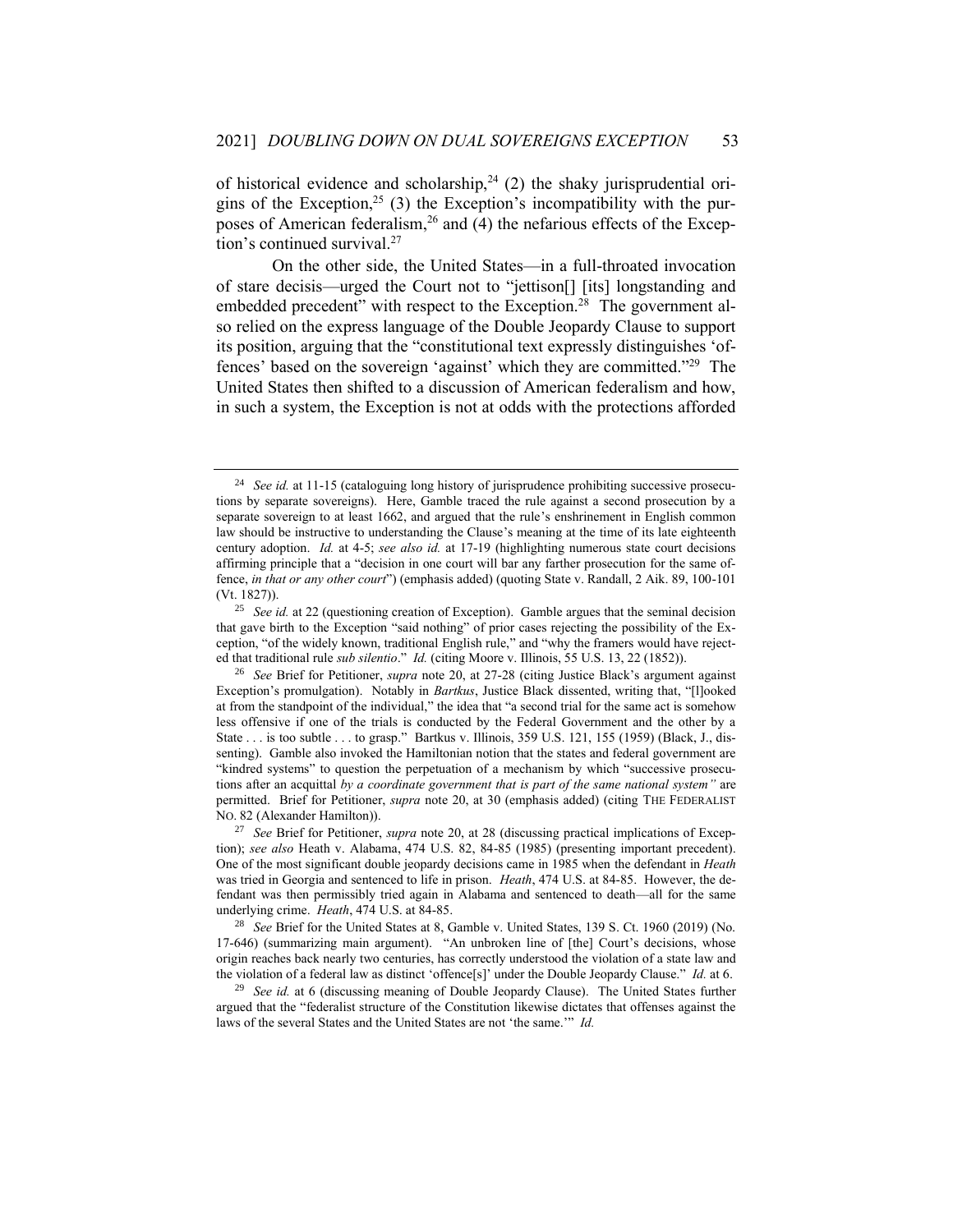by the Double Jeopardy Clause.<sup>30</sup> The Government also rejected Gamble's argument that the continued existence of the Exception threatens criminal defendants' liberty interests, and noted that "[t]he necessary consequence of preserving liberty by dividing power between dual sovereigns is dual regulation." 31

The United States concluded by discussing several potential scenarios it deemed constitutionally unworkable if the Exception was overturned, including the denial to a State of "its power to enforce its criminal laws because another State has won the race to the courthouse." <sup>32</sup> The Government warned that this scenario "would be a shocking and untoward deprivation of the historic right and obligation of the States to maintain peace and order within their confines."<sup>33</sup> The Government then warned of the practical consequences that would result from overruling the Exception, and referenced one of the key cases in Double Jeopardy jurisprudence to aver that "if the States are free to prosecute criminal acts violating their laws, and the resultant state prosecutions bar federal prosecutions based on the same acts, federal law enforcement [would] necessarily be hindered."34

Ultimately, in *Gamble*, the Supreme Court ruled 7-2 in favor of maintaining the Exception.<sup>35</sup> Writing for the majority, Justice Alito rejected Gamble's argument, and found that the historical evidence Gamble's legal team presented was "feeble" in the face of "the [Double Jeopardy] Clause's text, other historical evidence, and 170 years of precedent." 36 Subsequently, Justice Alito dispensed with Gamble's argument regarding the meaning of the Double Jeopardy Clause, writing that "where there are

<sup>&</sup>lt;sup>30</sup> *See id.* at 14-18 (arguing Exception's recognition of distinction between federal and state offences advances federalism principles). The United States argued that, because the several states and the United States "'derive power from different sources,' each from the organic law that established it," both "ha[ve] the power, inherent in any sovereign, independently to determine what shall be an offense against its authority and to punish such offenses, and in doing so each 'is exercising its own sovereignty, not that of the other." *Id.* at 15 (quoting United States v. Lanza, 260 U.S. 377, 382 (1922)) (citing United States v. Wheeler, 435 U.S. 313, 320 (1978)).

<sup>31</sup> *See id.* at 16 (discussing dangers of Gamble's proposed conflation of federalism and liberty interests).

<sup>32</sup> See *id.* at 18 (quoting Heath v. Alabama, 474 U.S. 82, 93 (1985)) (arguing that overturning Exception would deprive states of their sovereign powers).

<sup>33</sup> Brief for the United States, *supra* note 28, at 18 (quoting *Heath*, 474 U.S. at 93) (noting precedent articulating paramount prerogative of states to create and enforce their own criminal codes).

<sup>34</sup> *See id.* at 29 (quoting Abbate v. United States, 359 U.S. 187, 195 (1959)) (expressing concern regarding effects of overruling Exception with respect to effective law enforcement).

<sup>35</sup> *See* Gamble v. United States, 139 S. Ct. 1960, 1966 (2019) (announcing Court's ruling).

<sup>36</sup> *See id.* at 1964 (explaining Court has "long held that a crime under one sovereign's laws is not 'the same offence' as a crime under the laws of another sovereign.")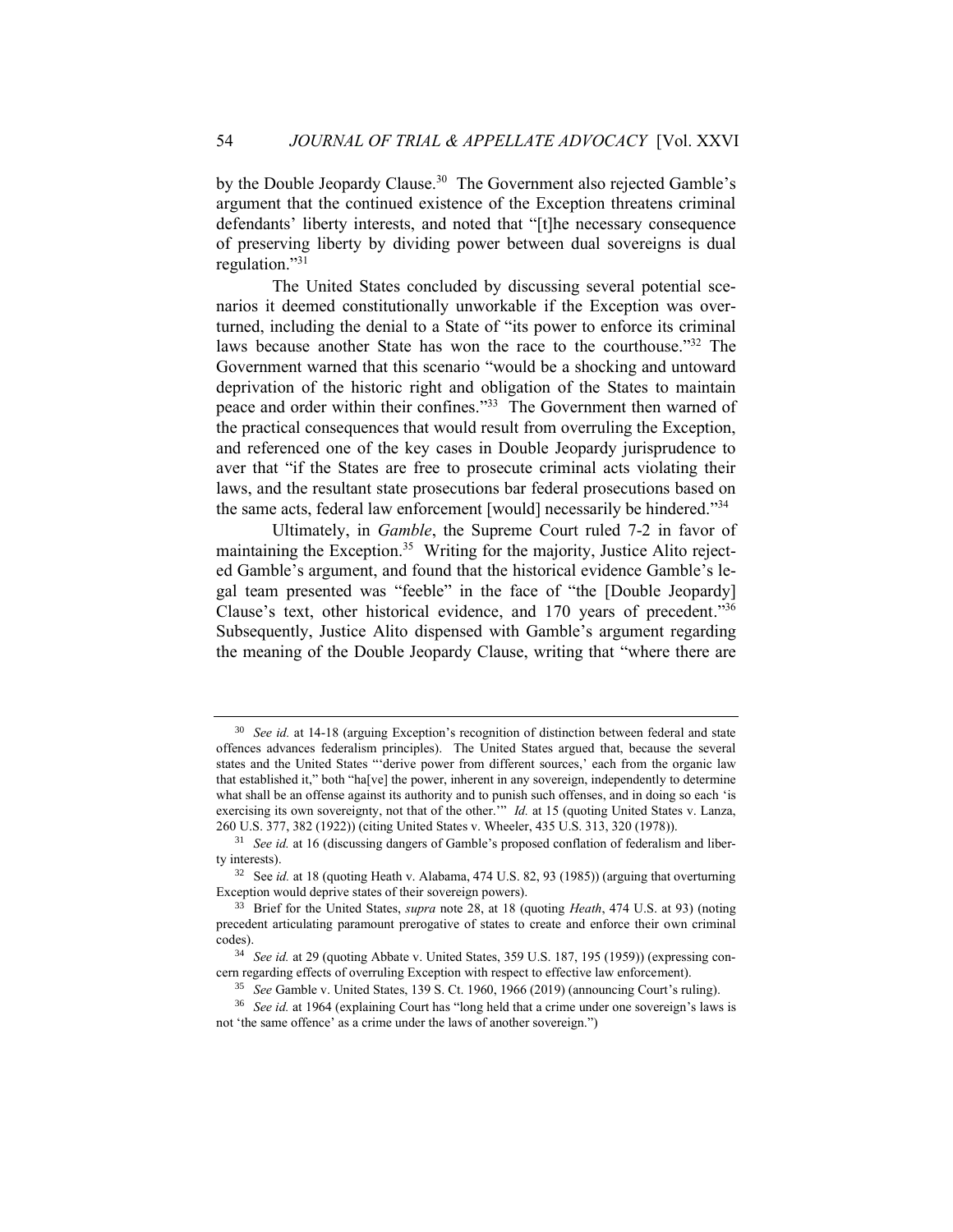two sovereigns, there are two laws, and two 'offences.'"<sup>37</sup> Thereafter, Justice Alito took cues from the United States' arguments in his discussion of the federalism implications of the Exception: "A close look at [Supreme Court Double Jeopardy jurisprudence] reveals how fidelity to the Double Jeopardy Clause's text does more than honor the formal difference between two distinct criminal codes. It honors the substantive differences between the interests that two sovereigns can have in punishing the same *act*." 38

In a compelling dissenting opinion, Justice Ginsburg boldly criticized the majority for its "adherence to th[e] misguided doctrine [of the Exception]."<sup>39</sup> Justice Ginsburg continued by responding to the majority's discussion of federalism and the sovereignty implications thereof, writing that: "[The Exception] treats *governments* as sovereign, with state power to prosecute carried over from the years predating the Constitution. In the system established by the Federal Constitution, however, 'ultimate sovereignty' resides in the *governed*." 40 With heavy reliance on the Federalist writings of Alexander Hamilton, Justice Ginsburg inveighed against the Exception's continued existence for its virtual guarantee of not "shor[ing] up people's rights." 41 Justice Ginsburg's dissenting opinion was also in accord with many of the arguments Gamble advanced—she rejected the postincorporation existence of the Exception and balked at the power of stare decisis in both the face of questionable legal analysis and changing circumstances in the reality of criminal law enforcement.<sup>42</sup>

In a separate dissent, Justice Gorsuch predicated his disagreement with the majority on a plea for empathy, writing that "[a] free society does not allow its government to try the same individual for the same crime until it's happy with the result."<sup>43</sup> In sharp contrast to Justice Alito, Justice Gor-

<sup>37</sup> *See id.* at 1965 (citing Grady v. Corbin, 495 U.S. 508, 529 (1990) (Scalia, J., dissenting)).

<sup>&</sup>lt;sup>38</sup> *See id.* at 1966 (emphasis added) (finding no reason to abandon sovereign-specific reading of Double Jeopardy Clause).

<sup>&</sup>lt;sup>39</sup> See id. at 1989 (Ginsburg, J., dissenting) (articulating primary disagreement with majority).

<sup>40</sup> *See Gamble*, 139 S. Ct. at 1990 (Ginsburg, J., dissenting) (internal citations omitted) (quoting Arizona State Leg. v. Arizona Indep. Redistricting Comm'n, 576 U.S. 787, 820 (2015)) (accusing majority of overlooking core principles of federalism).

<sup>41</sup> *See id.* at 1991(2019) (Ginsburg, J., dissenting) (contending that Exception perniciously "invokes federalism to withhold liberty").

<sup>42</sup> *See id.* at 1991-93 (arguing Exception's post-incorporation survival "enable[s] federal and state prosecutors, proceeding one after the other, to expose defendants to double jeopardy"). Justice Ginsburg further wrote that "[i]ncorporation of the [Double Jeopardy] Clause as a restraint on action by the States . . . has rendered the [Exception] obsolete." *Id.* at 1991(citing Benton v. Maryland, 395 U.S. 784, 787 (1969)); *see also* Payne v. Tennessee, 501 U.S. 808, 828 (1991) (noting stare decisis "is not an inexorable command").

<sup>43</sup> *See Gamble v. United States*, 139 S. Ct. 1960, 1996 (Gorsuch, J., dissenting) (expressing disdain for majority's endorsement of Exception).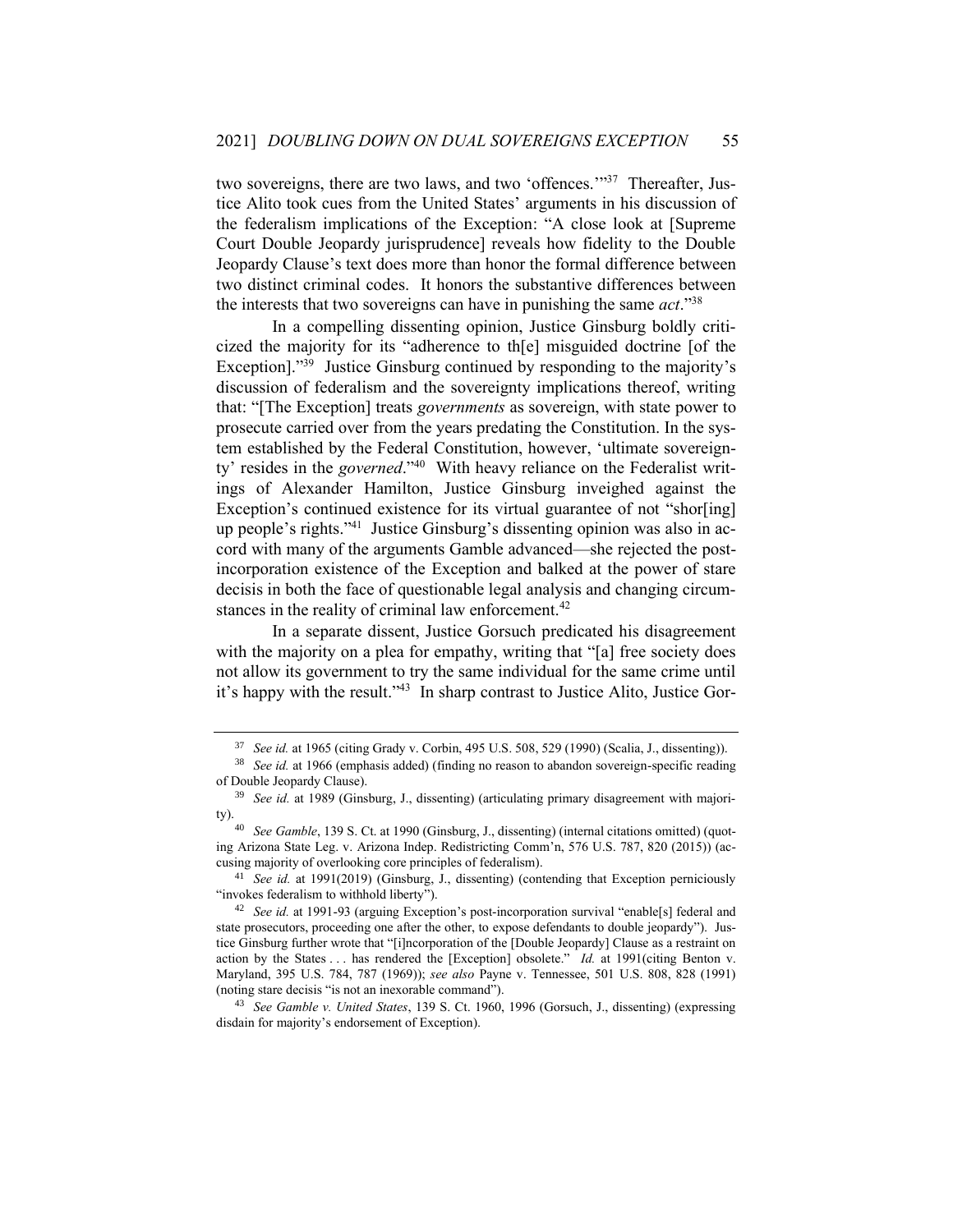such interpreted the language of the Double Jeopardy Clause in a very straightforward manner, contending that the Exception defies all foundational principles of the Fifth Amendment.<sup>44</sup> Justice Gorsuch further attacked the majority for its invocation of the power of stare decisis in affirming the Exception's existence and for its failure to properly consider the merits of Gamble's arguments.<sup>45</sup>

# *C. The Federalization Of Criminal Laws*

In the early case of *Fox v. Ohio*, the Supreme Court justices indicated that successive prosecutions by separate sovereigns would be constitutionally permissible, and based their finding on an understanding that such prosecutions would occur in only the most exceptional of circumstances.<sup>46</sup> At the time of the *Fox* decision, such thinking was perfectly sensible; in the mid-nineteenth century, the federal and state criminal justice systems existed and operated almost wholly independent of one another and rarely, if ever, overlapped.<sup>47</sup> Even as late as the mid-1960s, the situation was such that Justice White reasonably noted that "the States still bear primary responsibility in this country for the administration of the criminal law" and that "most crimes . . . are matters of local concern . . . . "<sup>48</sup>

Today, the situation is drastically different, and from one scholar's perspective: "the federal government has [now] duplicated virtually every

<sup>44</sup> *See id.* (finding "no meaningful support in the text of the Constitution, its original public meaning, structure, or history" for existence of Exception).

<sup>45</sup> *See id.* at 2005-06 (indicating that unquestioned faith in stare decisis would leave Court "still abiding grotesque errors" made in past decisions); *see also* Burnet v. Coronado Oil & Gas Co., 285 U.S. 393, 407-08 (1932) (Brandeis, J., dissenting) (internal citations omitted) (describing Court's tendencies when cases involve Constitution and corrective legislation is "practically impossible").

<sup>[</sup>I]n cases involving the Federal Constitution, where correction through legislative action is practically impossible, th[e] [Supreme C]ourt has often overruled its earlier decisions . . . [and] bows to the lessons of experience and the force of better reasoning, recognizing that the process of trial and error, so fruitful in the physical sciences, is appropriate also in the judicial function.

*Burnet*, 285 U.S. at 406-08 (Brandeis, J., dissenting).

<sup>46</sup> *See* Fox v. Ohio, 46 U.S. 410, 435 (1847) (observing relative rarity of successive prosecutions by separate sovereigns).

<sup>47</sup> *See* Kathleen F. Brickey, *Criminal Mischief: The Federalization of American Criminal Law*, 46 HASTINGS L.J. 1135, 1138-40 (1995) (discussing historical federal and state government law enforcement roles).

<sup>48</sup> *See* Murphy v. Waterfront Comm'n, 378 U.S. 52, 96 (1964) (White, J., concurring) (suggesting importance of criminal law enforcement to states' viability in federalist system).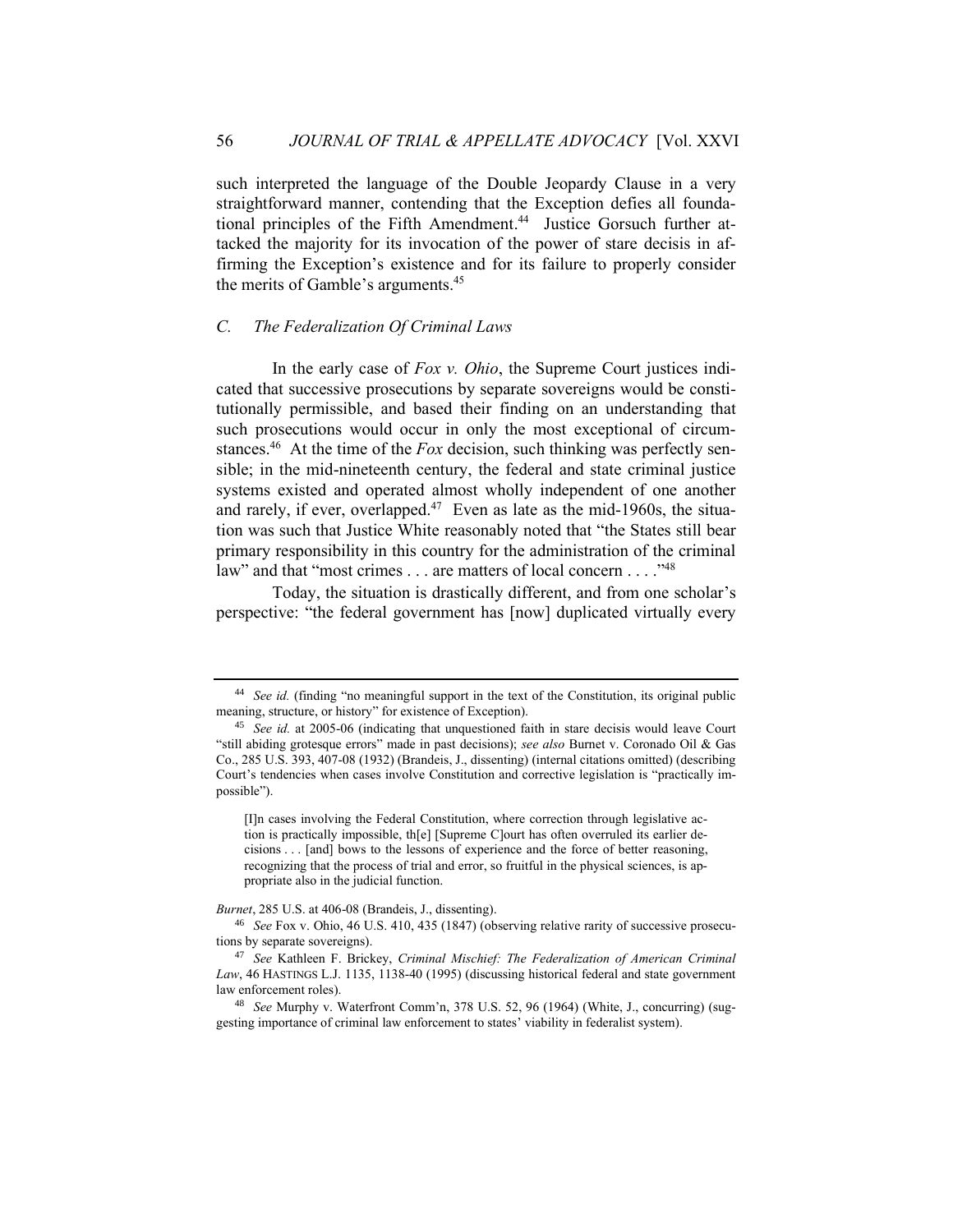major state crime."<sup>49</sup> The advent of the federal government's role in the promulgation and enforcement of criminal offenses is of recent vintage, too, with a 1998 study finding that "of all federal crimes enacted since 1865, over forty percent have been created since 1970." 50 As such, the "degree of cooperation between state and federal officials in criminal law enforcement has ... reached unparalleled levels."<sup>51</sup> Gamble summarized the serious threat posed to the protections of the Double Jeopardy Clause by such federalization of criminal law, cautioning "[such federalization] creates more opportunities for successive prosecutions." <sup>52</sup> As early as 1964, the Court sounded the alarm over the potential for abuse of and disregard for criminal defendant rights given the "age of 'cooperative federalism,' where the Federal and State Governments are waging a united front against many types of criminal activity." 53

Cooperation between federal and state law enforcement departments, agencies, and personnel is most prevalent in areas related to terrorism and drug trafficking.<sup>54</sup> In the face of such extensive cooperation, even

<sup>52</sup> Brief for Petitioner, *supra* note 20, at 44-45 (decrying consequences of increased federalization of criminal law).

<sup>49</sup> *See* Edwin Meese, III, *Big Brother on the Beat: The Expanding Federalization of Crime*, 1 TEX. REV. L. & POL. 1, 22 (1997) (noting that federalization of crime provides additional opportunities for successive prosecutions by separate sovereigns); *see also* Brickey, *supra* note 47, at 1140-45 (charting expansion of federal criminal laws); Sandra Guerra, *The Myth of Dual Sovereignty: Multijurisdictional Drug Law Enforcement and Double Jeopardy*, 73 N.C. L. REV. 1159, 1164-92 (1995) (analyzing rise of duplicative criminal offenses and advent of federal-state joint task forces).

<sup>50</sup> *See* James A. Strazzella, *The Federalization of Criminal Law*, AM. BAR. ASS'N, 1, 2 (1998), https://perma.cc/S5LM-VDHP (last visited Jan. 29, 2020) (demonstrating dramatic increase in number of federal criminal offenses).

<sup>51</sup> United States v. All Assets of G.P.S. Auto. Corp., 66 F.3d 483, 499 (2d Cir. 1995) (warning this level of cooperation "should cause one to wonder whether it makes much sense to maintain the fiction that federal and state governments are so separate in their interests that the [Exception] is universally needed to protect one from the other."); *see also* Brief for Petitioner, *supra* note 20, at 44 (contending nearly every offense may now be prosecuted at both state and federal level).

<sup>53</sup> *See Murphy*, 378 U.S. at 55-56 (noting advent of federal and state cooperation in criminal law enforcement).

<sup>54</sup> *See State and Local Task Forces*, DRUG ENF'T ADMIN., https://www.dea.gov/state-andlocal-task-forces (last visited Oct. 15, 2020) ("In 2016, the DEA State and Local Task Force Program managed 271 state and local task forces . . . These task forces are staffed by over 2,200 DEA special agents and over 2,500 state and local officers."); *see also* Dawson, *supra* note 8, at 297-98 (summarizing federal-state cooperation with respect to drug crimes); Guerra, *supra* note 49, at 1182-85 (summarizing War on Drugs-fueled expansion of joint task forces); *Joint Terrorism Task Forces*, FED. BUREAU OF INVESTIGATION, https://www.fbi.gov/investigate/terrorism/joint-terrorism-task-forces (last visited Oct. 15, 2020) ("The first [Joint Terrorism Task Force] was established in New York City in 1980. Today there are about 200 task forces around the country, including at least one in each of the FBI's 56 field offices, with hundreds of participating state, local, and federal agencies.").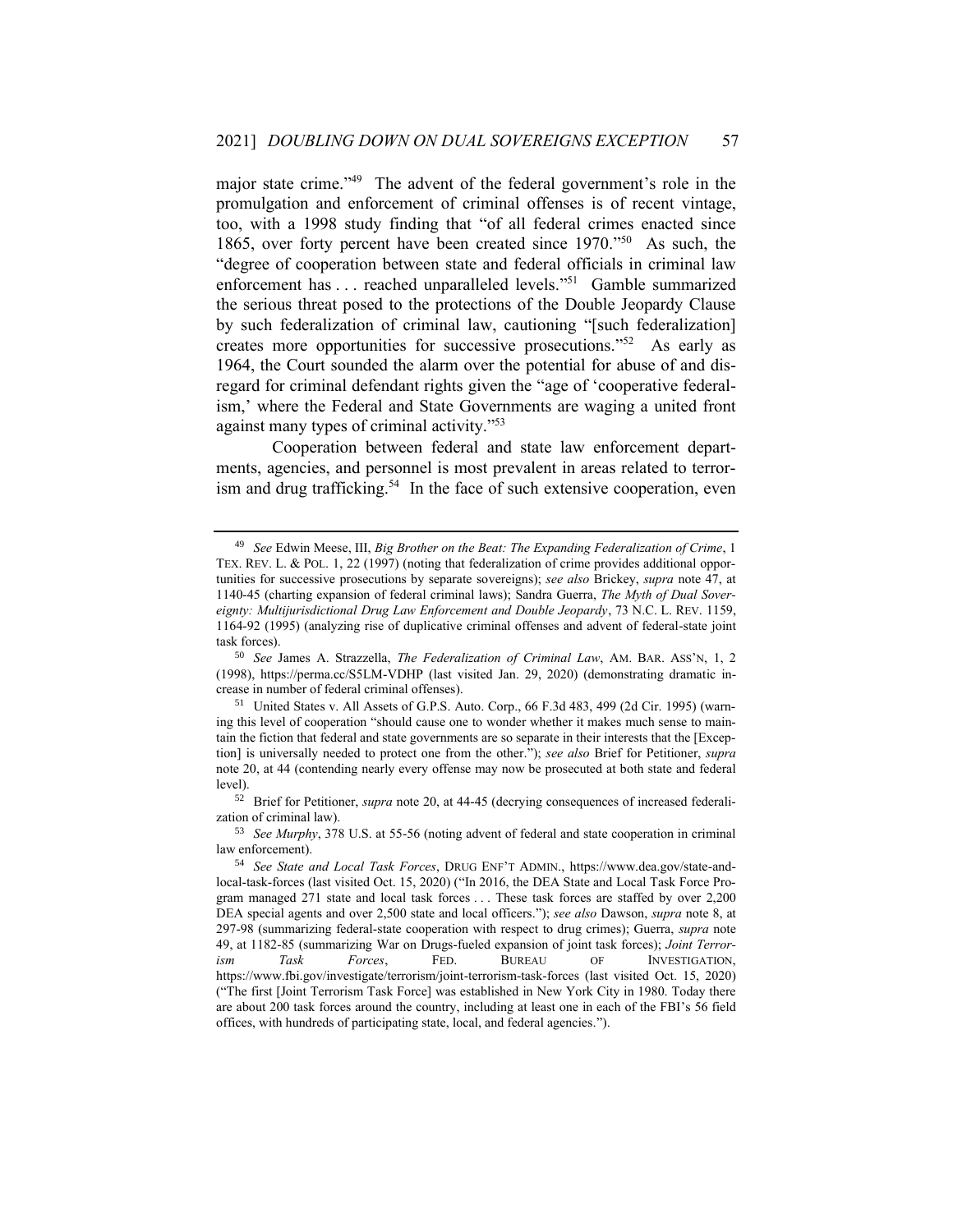the federal government has acknowledged that some obstacle is required "to protect 'the individual from any unfairness associated with needless multiple prosecutions."<sup>55</sup> The federal government codified that obstacle, known as the *Petite* policy, following a Supreme Court decision in 1960.<sup>56</sup> Nevertheless, the *Petite* policy is the subject of much criticism; for instance, a Tenth Circuit decision highlighted the *Petite* policy's lack of substantive protections and noted that the policy's discrepancies have been widely recognized across circuits.<sup>57</sup> Courts and commentators alike have criticized the policy's application for being "erratic and unpredictable." 58 Moreover, defendants who find themselves in situations like Gamble's are prevented from raising such arguments, because "the *Petite* policy, [as] an internal policy of the Justice Department, *is not to be enforced against the government*." 59 Additionally, as Gamble argued, the *Petite* policy is strictly discretionary, meaning that "an individual's constitutional right not to be twice put in jeopardy for the same offense hinges on an individual prosecutor's secretive application of a discretionary and indeterminate policy." 60

<sup>57</sup> *See* United States v. Barrett, 496 F.3d 1079, 1120 (10th Cir. 2007) (emphasis added) (quoting United States v. Thompson, 579 F.2d 1184, 1189 (10th Cir. 1978)) ( "The problem for Barrett is that we have held, *as have many other circuits*, that the Petite policy 'is merely a housekeeping provision of the Department' that, 'at most,' serves as "a guide for the use of the Attorney General and the United States Attorneys in the field,' and *thus does not confer any enforceable rights upon criminal defendants*."); *see also* United States v. Gruttadauria, 439 F. Supp. 2d 240, 247 (E.D.N.Y. 2006) (emphasis added) (quoting United States v. Catino, 735 F.2d 718, 725 (2d Cir. 1984)) (noting that it "is well-settled that the *Petite* policy 'affords defendants no substantive rights" but is "merely an internal guideline for the exercise of prosecutorial discretion, *not subject to judicial review*.'")

<sup>58</sup> *See, e.g.*, United States v. Belcher, 762 F. Supp. 666, 673 (W.D. Va. 1991) (noting that prosecutor's decisions were "in sharp contrast to" typical *Petite* policy practices); Jon J. Jensen & Kerry S. Rosenquist, *Satisfaction of a Compelling Governmental Interest or Simply Two Convictions for the Price of One?*, 69 N.D. L. REV. 915, 927 (1993) (criticizing inconsistency in policy's application); Dawson, *supra* note 8, at 293 (calling *Petite* policy an "incomplete limitation").

<sup>59</sup> *See* United States v. Michel, 588 F.2d 986, 1003 n.19 (5th Cir. 1979) (emphasis added) (illustrating limitations of *Petite* policy).

<sup>60</sup> *See* Brief for Petitioner, *supra* note 20, at 48 (urging Court to deviate from stare decisis and discredit *Petite* policy); *see also* Swift & Co. v. Wickham, 382 U.S. 111, 116 (1965) ("[T]he mischievous consequences to litigants and courts alike from the perpetuation of an unworkable rule are too great.")

<sup>55</sup> Brief for the United States, *supra* note 28, at 54 (quoting Rinaldi v. United States, 434 U.S. 22, 31 (1977)) (noting Department of Justice policy designed to limit frequency of successive prosecutions).

<sup>56</sup> *See* Petite v. United States, 361 U.S. 529, 530 (1960) (explaining "it is the general policy of the Federal Government 'that several offenses arising out of a single transaction should be alleged and tried together and should not be made the basis of multiple prosecutions . . . .'"); Brief for the United States, *supra* note 28, at 54 (summarizing policy goals advanced by *Petite* policy). In essence, the policy "precludes" a successive federal prosecution based on "substantially the same act(s) or transactions involved" in a prior proceeding, and requires approval from "a senior Department of Justice official for such a prosecution to proceed." Brief for the United States, *supra* note 28, at 54 (quoting *Justice Manual*, §9-2.031(A)).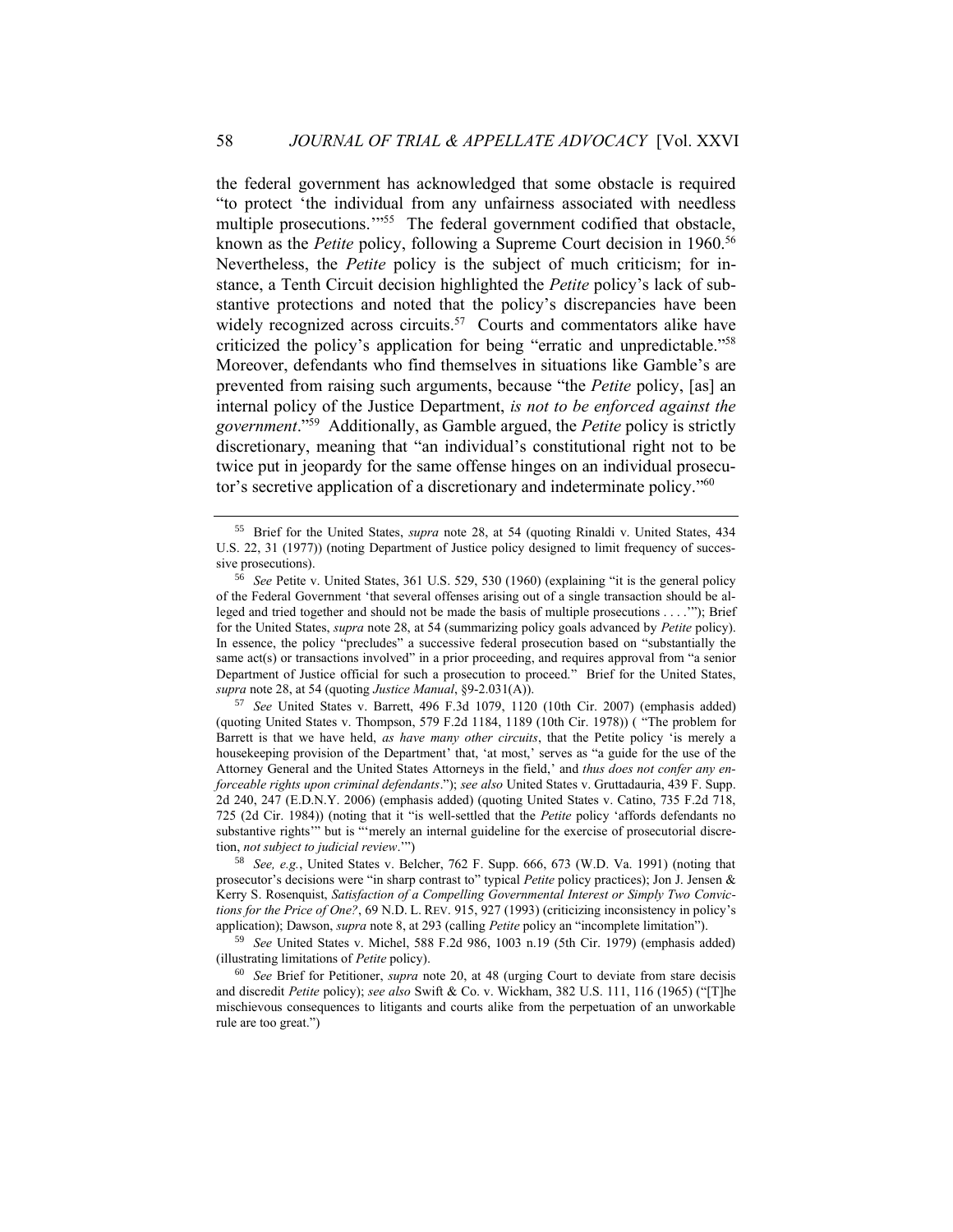#### III. HISTORY

The Double Jeopardy Clause, as "the oldest of all the Bill of Rights guarantees," generally enjoys a very positive reputation.<sup>61</sup> The principle is now firmly entrenched in American jurisprudence, but protections against double jeopardy existed long before James Madison submitted the initial drafts of what eventually became the Fifth Amendment to the First Congress in 1789.<sup>62</sup>

#### *A. Ancient Athens And Rome*

As Justice Hugo Black recognized: "[f]ear and abhorrence of governmental power to try people twice for the same conduct . . . [has roots that] run deep into Greek and Roman times." 63 Despite the rather vague nature of his statement, Justice Black's claim is well-supported by an examination of early law in both societies.<sup>64</sup> In Athens, for example, the law provided that once tried, a person could not be retried on the same charge.<sup>65</sup> One scholar's thorough analysis of prosecutions in ancient Athens found that, by the latter half of the fifth century B.C., the "main concern of a man brought into court was to win a verdict by one means or another, *for once tried he could not be prosecuted again on the same charge* . . . ." 66 Moreover, Rome adopted numerous Greek traditions, and protecting against double jeopardy was certainly among them. $67$  Such protections were found in

<sup>61</sup> *See* George C. Thomas III, *An Elegant Theory of Double Jeopardy*, 1988 U. ILL. REV. 827, 828 (1988) (discussing immense value society and courts have bestowed upon protection against double jeopardy).

<sup>62</sup> *See* Bartkus v. Illinois, 359 U.S. 121, 151 (1959) (Black, J., dissenting) (calling protection against double jeopardy "one of the oldest ideas found in western civilization").

<sup>63</sup> *See id.* at 151-52 (noting long history of protections against double jeopardy).

<sup>64</sup> *See* David S. Rudstein, *A Brief History of the Fifth Amendment Guarantee Against Double Jeopardy*, 14 WM. & MARY BILL RTS. J. 193, 198 (2005) (examining early Greek and Roman double jeopardy protections); *see also* Jay A. Sigler, *A History of Double Jeopardy*, 7 AM. J. LEGAL HIST. 283, 283-84 (1963) (noting that despite idiosyncrasies of their legal systems, "[t]he principle of double jeopardy was not entirely unknown to the Greeks and Romans").

<sup>65</sup> *See* Thomas, *supra* note 61, at 836 (articulating early examples of fundamental double jeopardy principles); DEMOSTHENES, *Against Leptines*, *in* OLYNTHIACS, PHILIPPICS, MINOR PUBLIC SPEECHES, SPEECH AGAINST LEPTINES, XX § 147, at 589 (J.H. Vince trans., Harvard Univ. Press eds., 1998) (1930) (stating that "the laws forbids the same man to be tried twice on the same issue").

<sup>66</sup> *See* ROBERT J. BONNER, LAWYERS AND LITIGANTS IN ANCIENT ATHENS: THE GENESIS OF THE LEGAL PROFESSION 195 (Chicago University Press eds.,1927) (emphasis added) (noting early emergence of bars against successive prosecutions).

<sup>67</sup> *See* 2 JAMES LEIGH STRACHAN-DAVIDSON, PROBLEMS OF THE ROMAN CRIMINAL LAW 154-60 (Oxford, Clarendon Press ed.,1912) (summarizing trial and appellate procedure rules, rights, and limitations on state power).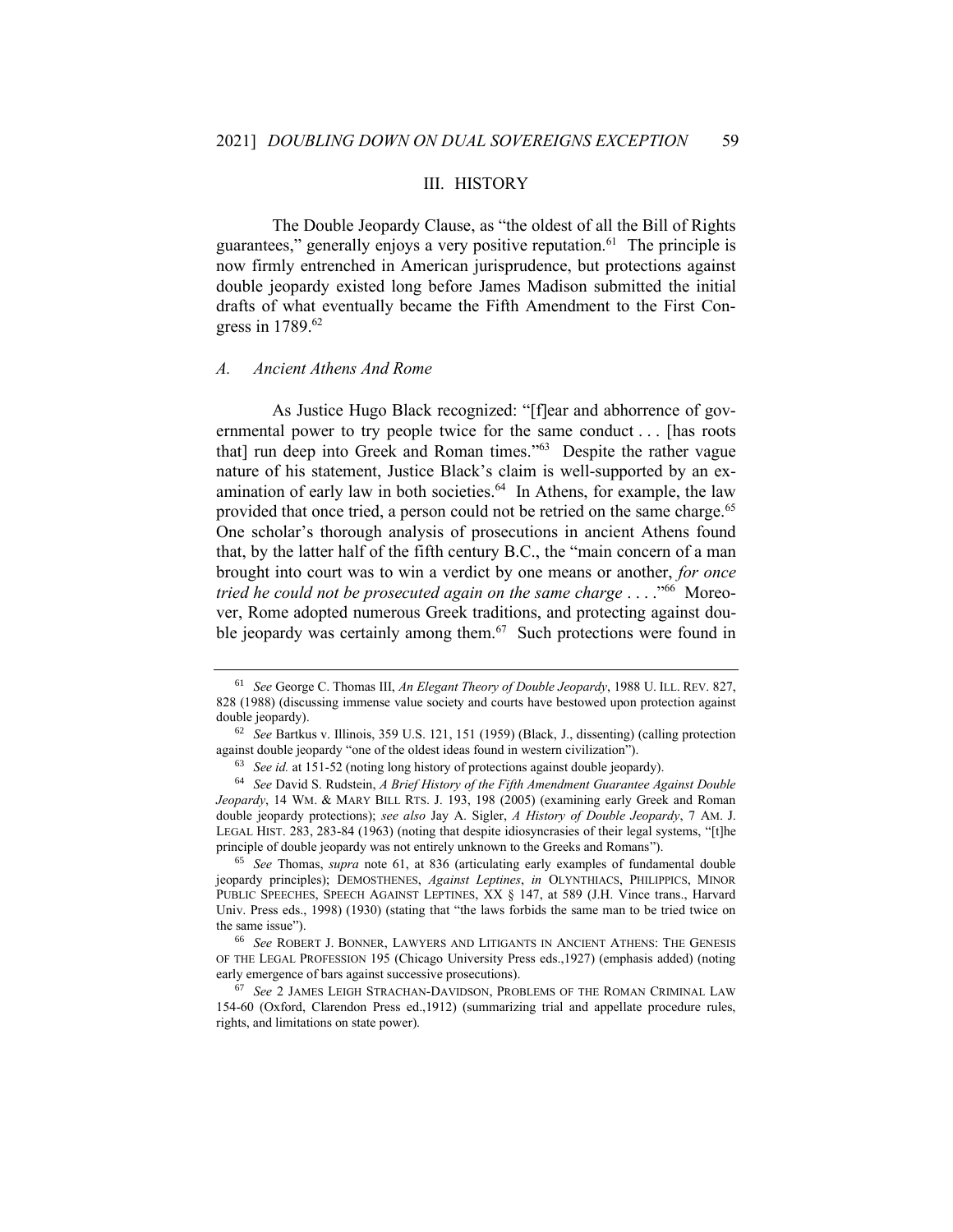both the Roman Republic and the Roman Empire; in the former, "a magistrate's acquittal barred further proceedings of any kind." 68 As the Republic crumbled and an empire emerged in its stead, the sovereignty of the people was predictably impaired.<sup>69</sup> Nevertheless, protections against double jeopardy were not wholly absent from the Roman Empire and were, in fact, routinely enhanced during the first five centuries of its existence.<sup>70</sup> Early Roman emperors undoubtedly challenged the strength of these protections, but they reemerged by the turn of the third century—albeit with conditions attached.<sup>71</sup> However, this relatively weak period of double jeopardy protections was short-lived; in the middle of the sixth century, Emperor Justinian I promulgated the compendium of jurisprudential writings known as the *Digest of Justinian*, which recognized that "[t]he governor must not allow a man to be charged with the same offenses of which he has already been acquitted."<sup>72</sup> The *Digest* further states that "a person cannot be charged on account of the same crime under several statutes." 73

## *B. Religious Laws And Writings*

As the Roman Empire approached its mid-fifteenth century end, canonical law began developing rapidly and contained its own prohibitions against double jeopardy.<sup>74</sup> In 1234, Pope Gregory IX promulgated a col-

<sup>68</sup> *See* GEORGE C. THOMAS III, DOUBLE JEOPARDY: THE HISTORY, THE LAW 73 (N.Y.U Press eds.,1998) (highlighting existence of double jeopardy protections in Republican Rome).

<sup>69</sup> *See id.* (noting effects of shift from Republic to Empire).

<sup>70</sup> *See* Rudstein, *supra* note 64, at 199-200 (tracing evolution of double jeopardy protections in early Roman Empire).

<sup>71</sup> *See id.* at 199 (recounting instance where Emperor Tiberius attempted to undermine double jeopardy protections); *see also* THE OPINIONS OF PAULUS 4.17, *in* 1 IULIUS PAULUS, THE CIVIL LAW 323 (S.P. Scott trans., 1973) ("[A]fter a public acquittal, a defendant can again be prosecuted by his informer within thirty days, but after that time this cannot be done.")

<sup>72</sup> *See* DIG. 48.2.7.2 (Ulpian, Duties of Proconsuls 7), *in* 4 THE DIGEST OF JUSTINIAN 311 (Theodor Mommsen et al. eds., 1985) (summarizing Justinian-era double jeopardy protections). The principles expounded upon in the *Digest of Justinian*, although important, protected individuals from being subjected to double jeopardy by *only the same accuser. Id.*; 2 CHARLES PHINEAS SHERMAN, ROMAN LAW IN THE MODERN WORLD 486 (New Haven Law Book Co. eds., 2d ed. 1922) ("[A]ny Roman citizen or subject, desiring to cause anybody to be prosecuted criminally, could apply to the presiding judge of the appropriate court for permission to make an accusation against the alleged offender.") It is important to note that, under the laws of the Roman Empire at this time, criminal prosecutions were typically initiated by individuals, not the state. Sherman, *supra* note 72, at 486; *see also* Rudstein, *supra* note 64, at 200 (describing how early Roman Empire criminal prosecutions were initiated).

<sup>73</sup> *See* DIG. 48.2.14 (Paulus, Duties of Proconsuls 2), *in* 4 THE DIGEST OF JUSTINIAN 799 (Theodor Mommsen et al. eds., 1985) (summarizing Justinian-era double jeopardy protections).

<sup>74</sup> *See* MARTIN L. FRIEDLAND, DOUBLE JEOPARDY 5, 326-27 (Oxford, Clarendon Press ed., 1969) (discussing canonical protections against double jeopardy in Middle Ages).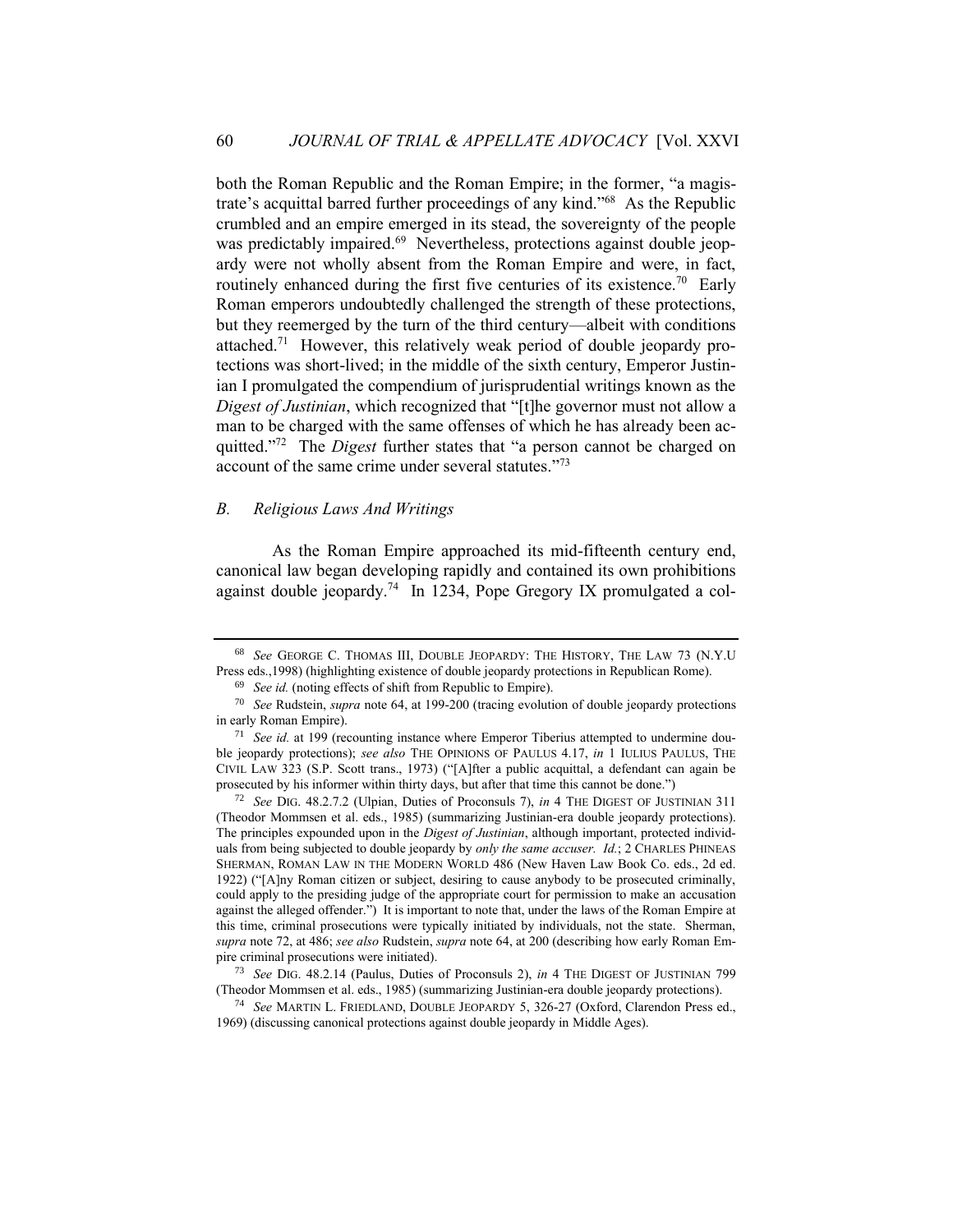lection and publication of papal decrees—the *Gregorian Decretals*; these decrees proclaimed that "[a]n accusation cannot be repeated with respect to those crimes of which the accused has been absolved." 75 Nearly a century earlier, a Bolognese monk published an anthology work, the *Decretum*, which collected scores of older church council canons, scriptural passages, and papal decrees.<sup>76</sup> At least two references to double jeopardy are found in the *Decretum*: (1) "[t]he Scripture holds, God does not punish twice in the same manner" and (2) "[w]hether one is condemned or absolved, there can be no further action involving the same crime." 77 Religious writings regarding bars to double jeopardy, however, were not limited to Christianity.<sup>78</sup> The Talmud—a collection of rabbinical teachings and reflections on Hebraic law—recounts the story of a Rabbi Akiba who relied upon *Deuteronomy* 25:2 to explain why Hebraic law "prohibited a person liable to a death penalty by a human tribunal from also being flogged."<sup>79</sup>

## *C. English Common Law*

Modern American reverence for protection against double jeopardy—coupled with a frequent desire to ground legal concepts in common law origins—has led to overstatements about the prominence and con-

<sup>75</sup> *See* R.H. HELMHOLZ, THE SPIRIT OF CLASSICAL CANON LAW 11-13, 286 (Univ. of Ga. Press ed., 1996) (summarizing double jeopardy protections contained in *Decretals*) (citing DECRETALS GREGORII IX 5.16). The chapter of the *Decretals* in which that proclamation appeared was accompanied by commentary wherein the principle was summarized as requiring "anyone . . . absolved of a crime of which he is accused . . . should not again be accused of the same thing." *Id.* at 286; *see also* Rudstein, *supra* note 64, at 200-01 (summarizing Hemmholz's work).

<sup>76</sup> *See* Rudstein, *supra* note 64, at 201 (introducing and discussing the *Decretum*).

<sup>77</sup> *See* Helmholz, *supra* note 75, at 286 (internal citations omitted) (summarizing *Decretum*'s references to double jeopardy protections).

<sup>78</sup> *See* Rudstein, *supra* note 64, at 197 (discussing Jewish laws and writings about double jeopardy principles); *see also* HYMAN E. GOLDIN, HEBREW CRIMINAL LAW AND PROCEDURE 108-09 & n.6 (1952) (explaining that "in capital cases verdicts may be reversed [from conviction] to acquittal, but not [from acquittal] to conviction."); SAMUEL MENDELSOHN, THE CRIMINAL JURISPRUDENCE OF THE ANCIENT HEBREWS, 150 & n.358 (2d ed. 1968) (emphasis added) (summarizing rule that "[a] verdict of conviction may be reversed by the trial court, but a verdict of acquittal can, *under no circumstances*, be reversed.")

<sup>79</sup> *See* Rudstein, *supra* note 64, at 197 (citing BABYLONIAN TALMUD, *Makkoth* 13b (Isidore Epstein ed., H.M. Lazarus trans., 1935)) (recounting Talmud's summary of Rabbi Akiba's pronouncements). Rabbi Akiba interpreted that verse of *Deuteronomy* to hold that "you make [the guilty man] liable to punishment for one misdeed, but you cannot hold him liable [in multiple ways] for two misdeeds." *Id.*; GEORGE HOROWITZ, 1 THE SPIRIT OF JEWISH LAW 170 (1953) (clarifying Rabbi Akiba's interpretation). Put another way, this has been taken to mean that "for one offense, only one punishment might be inflicted." Horowitz, *supra* note 79, at 170.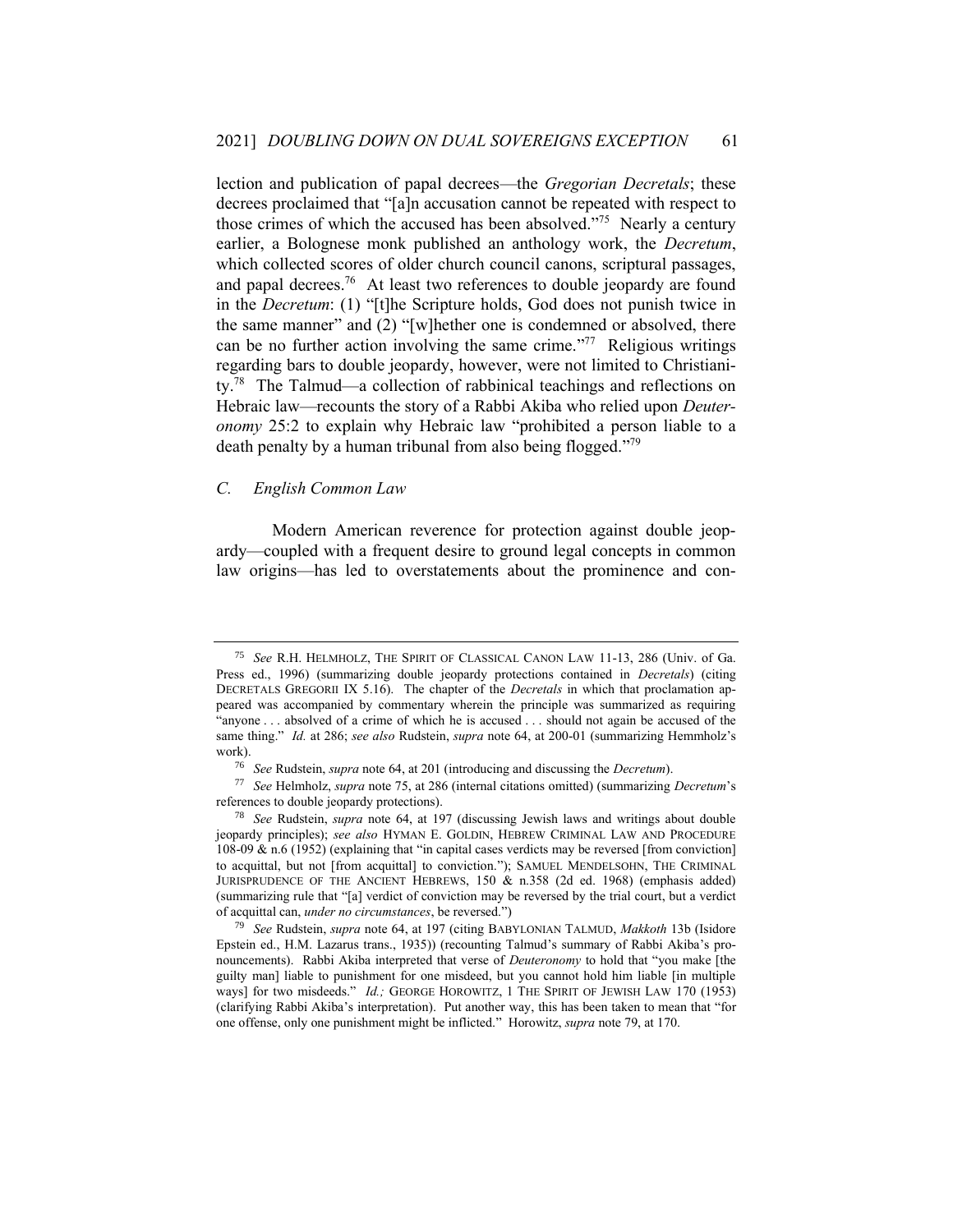sistency of such protections throughout historical English jurisprudence.<sup>80</sup> Such overstatements are misleading, however, since there is more than scant evidence that the earliest English rulers after the Norman Conquest had little, if any regard for questions of double jeopardy protection.<sup>81</sup> After later jurisdictional battles with the church led Henry II to loosen his stranglehold on criminal trials and to accept, as final, more ecclesiastical court acquittals, a general protection against double jeopardy still did not exist in England.<sup>82</sup> Contrary to the reverential proclamation made in *Felch*, no such reference existed in the Magna Carta—which King John originally issued in 1215, and was then reaffirmed by King Edward I before the turn of the thirteenth century.<sup>83</sup>

This state of affairs persisted beyond the time of the early Norman rulers and was a feature of reigns throughout the fifteenth and sixteenth centuries.<sup>84</sup> One of the primary reasons for this halting progress was that much of Anglo-Saxon criminal law was fully dependent upon private actors initiating suits.<sup>85</sup> Even when criminal law enforcement shifted away from individuals to a state prerogative and attendant recognition of double jeopardy arose, such recognitions were negative in their treatment of the

<sup>80</sup> *See* State v. Felch, 105 A. 23, 25 (Vt. 1918) (describing protection against double jeopardy as "of such importance that it was given a place in the Magna Charta [sic], and that it was regarded [as] so vital to the maintenance of the Anglo-Saxon concept of individual liberty.")

<sup>81</sup> *See* Sigler, *supra* note 64, at 286 (recounting example of monarchical flaunting of double jeopardy protections). "In one situation, William [II] tried fifty Englishmen by the ordeal of hot iron. Since they escaped unhurt, they were, of course, acquitted; upon which the monarch 'declared he would try them again by the judgment of his court, and would not abide by the pretend judgment of God.'" *Id.* (internal citations omitted); *see also* 1 JOHN REEVES, REEVES' HISTORY OF THE ENGLISH LAW, FROM THE TIME OF THE ROMANS, TO THE END OF THE REIGN OF ELIZABETH 456 (W.F. Finlason ed., 1869) (discussing monarchical ability to override prosecutorial outcomes); Rudstein, *supra* note 64, at 209 (citing *The Charter of Liberties of Henry I* (1101), *reprinted in* MICHAEL EVANS & R. IAN JACK, SOURCES OF ENGLISH LEGAL AND CONSTITUTIONAL HISTORY 49-50 (1984) (noting complete lack of double jeopardy protections in Henry I's Charter of Liberties); JAY A. SIGLER, DOUBLE JEOPARDY: THE DEVELOPMENT OF A LEGAL AND SOCIAL POLICY 4 (1969) (deeming it likely that "[protections against] double jeopardy w[ere] not so fundamental a privilege" in early English law).

<sup>82</sup> *See* Rudstein, *supra* note 64, at 204-10 (discussing slow development of English double jeopardy protections); Sigler, *supra* note 64, at 291-92 (cataloguing extent of references to double jeopardy in twelfth and thirteenth-century English legal works). Indeed, the earliest treatise on the common law—written in the latter stages of the twelfth century—contains no reference to protections against double jeopardy. Sigler, *supra* note 64, at 291-92.

<sup>83</sup> *See* Rudstein, *supra* note 64, at 210 (summarizing state of double jeopardy protections in thirteenth century).

<sup>84</sup> *See* Sigler, *supra* note 64, at 287-95 (examining slow evolution of English recognition of double jeopardy protections).

<sup>85</sup> *See id.* at 288 ("[D]ouble jeopardy involves a limitation upon the power of *the state* to bring suit . . . .") (emphasis added); *see also* J. LAURENCE LAUGHLIN, *The Anglo-Saxon Legal Procedure*, *in* 1 ESSAYS IN ANGLO-SAXON LAW 183, 283-84 (1905) (discussing weak protections against double jeopardy afforded to accused parties against private complainants).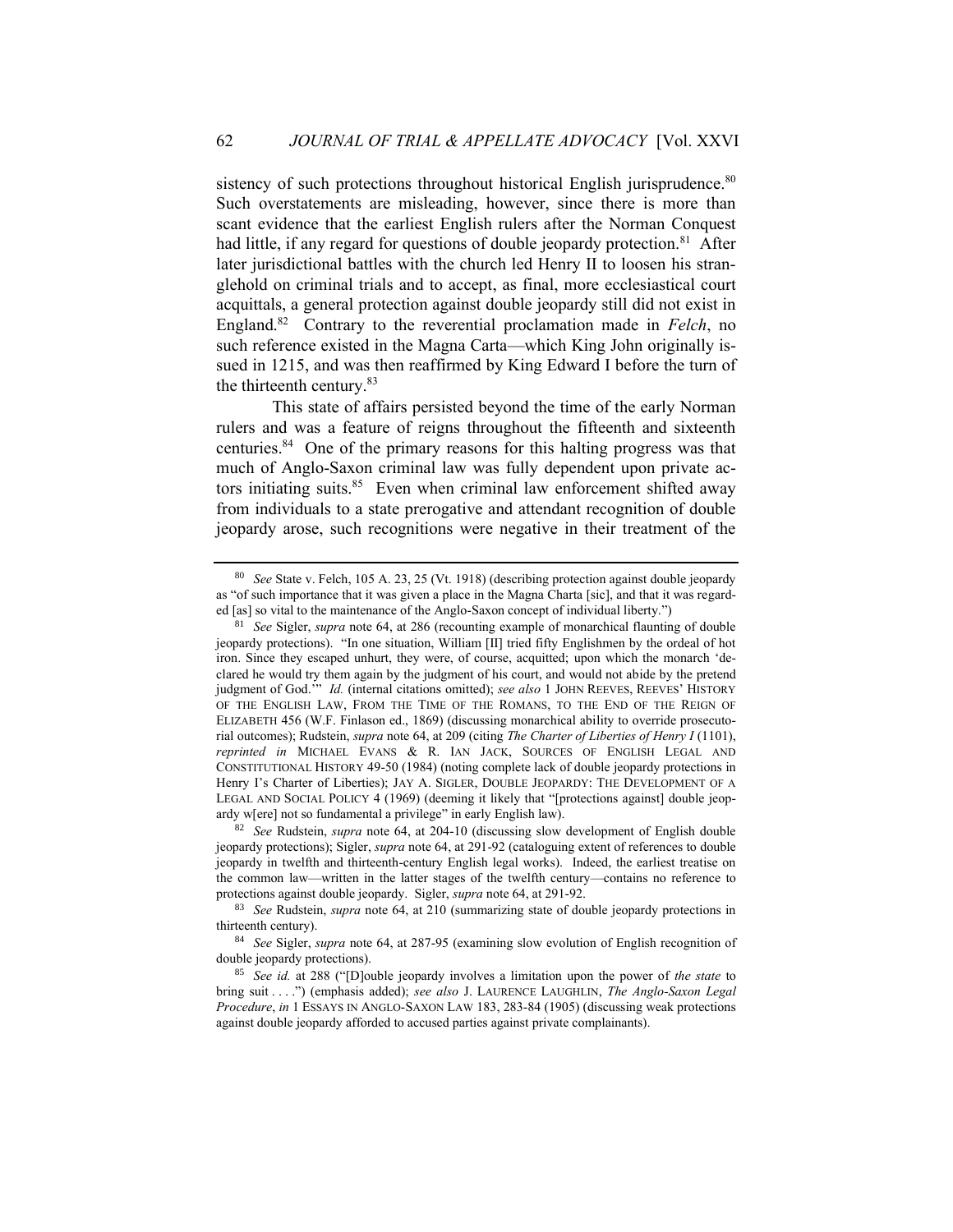principle.<sup>86</sup> These negative recognitions were at least partially responsible for the sixteenth century being seen as a "'dark period' in the development of rules prohibiting double jeopardy." 87

The truly modern common law approach to double jeopardy did not begin to emerge until the latter half of the seventeenth century.<sup>88</sup> By this time, however, English courts addressed several double jeopardy issues and began to consistently uphold its protections.<sup>89</sup> From the 1660s onward, the King's Bench generally expanded and solidified protections afforded through the prohibition against double jeopardy.<sup>90</sup> The pedestal upon which the protections had been placed were such that the King's Bench found that an acquittal in another country prevented subsequent domestic prosecution for the same alleged offense.<sup>91</sup> All the while, the King's Bench was also active in eradicating trial judge practices that tended to undermine and prevent the invocation of double jeopardy protections.<sup>92</sup> Moreover, by the latter half of the eighteenth century, the common double jeopardy pleas of *autrefois acquit* ("previously acquitted"), *autrefois convict* ("previously

<sup>88</sup> *See* Sigler, *supra* note 81, at 9 (charting emergence of modern English double jeopardy rules). Sigler notes that, by this time, prosecutions by the crown (i.e., the state) had begun replacing private prosecutions by appeal as the preferred means of conducting criminal prosecutions, thereby fulfilling the prerequisite of "the state's . . . power to institute suit . . . [for] a true double jeopardy situation." *Id.* 

<sup>86</sup> *See* Sigler, *supra* note 64, at 288 (introducing early English recognition of double jeopardy principles). During the reign of Henry VII (1485-1509), a statute was adopted providing that capital indictments could be initiated immediately at the king's urging, without any delay provided for an appeal. *Id.* The statute also provided that the older plea of *autrefois acquit*—essentially, "previously acquitted"—commonly invoked by defendants, would *not* prevent the appeal of an acquittal. *Id.* Another statute passed just two years into Henry VII's reign further codified the common law's nearly complete disregard for the notion of protection against double jeopardy; it provided that "neither a conviction *nor an acquittal* on an indictment acted as a bar to a prosecution by way of appeal, for the same offense, if the appeal was brought within a year and a day." *Id.* at 289 (emphasis added).

<sup>87</sup> *See* Rudstein, *supra* note 64, at 217 (analyzing long-term effects and ramifications of Henry VII-era enactments). For instance, a statute enacted in 1534 permitted those acquitted of felonies in Wales to nevertheless be tried for the same felony in the adjacent English county within two years of the alleged offense. *Id.* (citing Jill Hunter, *The Development of the Rule Against Double Jeopardy*, 5 J. LEGAL HIST. 1, 12 (1984)).

<sup>89</sup> *See* Turner's Case, (1664) 84 Eng. Rep. 1068 (K.B.) (holding defendant's acquittal for burglary prevented subsequent prosecution under indictment charging him with same burglary); *see also* Jones & Bever, (1665) 84 Eng. Rep. 1078 (K.B.) (holding defendants' acquittals for burglary prevented subsequent prosecution for that and another burglary).

<sup>90</sup> *See* Rudstein, *supra* note 64, at 219 (summarizing notable King's Bench decisions from this period). For example, one prominent case held that prosecutors were prevented from seeking new trials following an acquittal. *Id.* (citing The King v. Read, (1660) 83 Eng. Rep. 271 (K.B.)).

<sup>91</sup> *See* Rex v. Hutchinson, (1667) 84 Eng. Rep. 1011 (K.B.) (holding Hutchinson's prior acquittal for murder in Portugal barred prosecution in England for same killing).

<sup>92</sup> *See* The King v. Perkins, (1698) 90 Eng. Rep. 1122 (K.B.) (prohibiting trial judge practice of discharging juries when acquittals appeared imminent).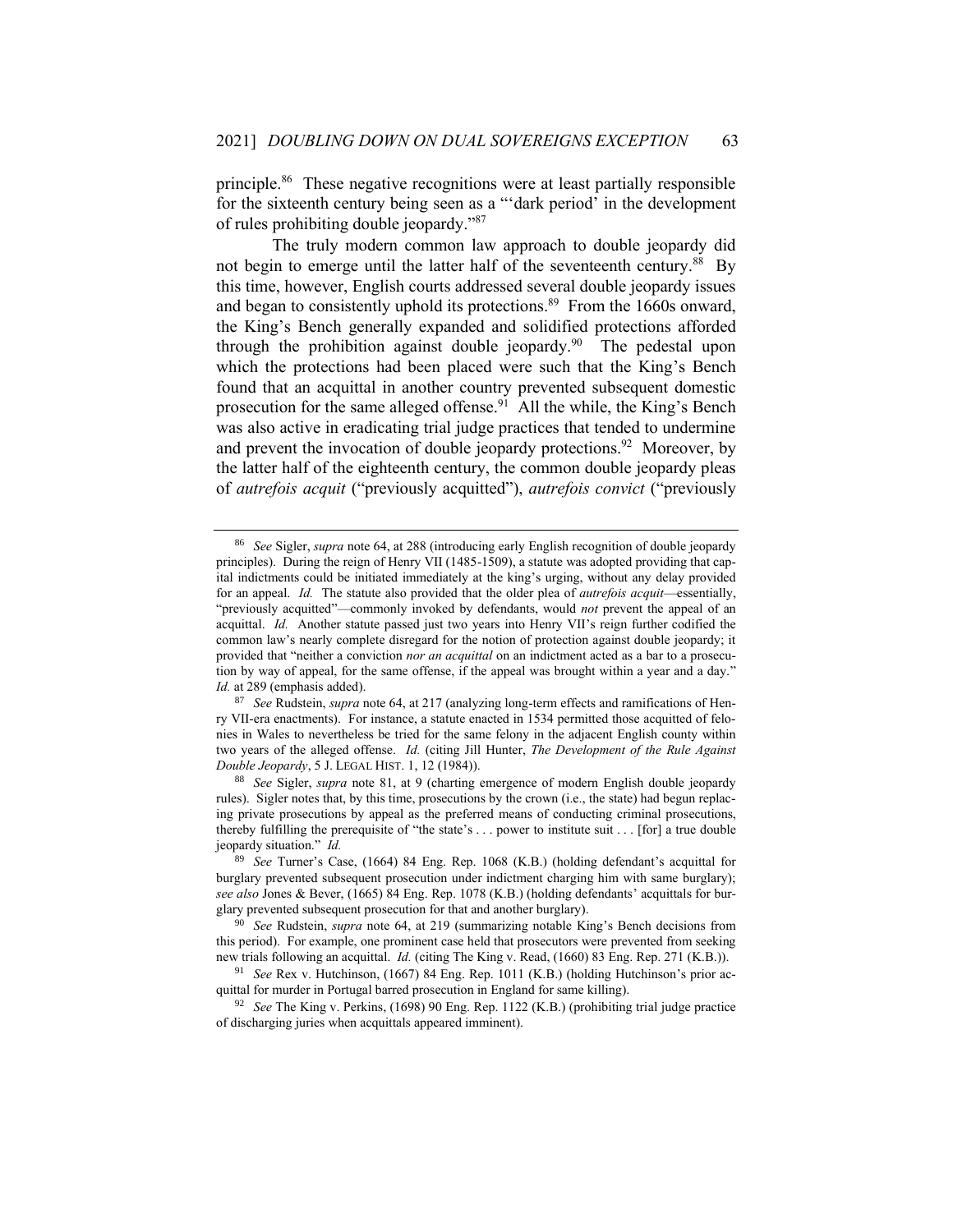convicted"), and pardon were well established in English common law.<sup>93</sup> The permanence of these protections by this time was such that Blackstone wrote about them in his landmark treatise on the laws of England.<sup>94</sup>

# *D. American Development & Codification*

Protections against double jeopardy emerged in the colonies during the mid-seventeenth century.<sup>95</sup> For example, in 1639, Maryland's General Assembly enacted the Act for the Liberties of the People, which some categorized as "the first American Bill of Rights." 96 The first colonial enactment to contain an express protection against double jeopardy followed shortly thereafter.  $97$  With its 1648 enactment of the Laws and Liberties, Massachusetts continued its commitment to protection against double jeopardy.<sup>98</sup> Other colonies provided similar versions of protections against double jeopardy at this time as well.<sup>99</sup> In the aftermath of the Revolution-

<sup>96</sup> *See id.* at 221 (quoting 1 BERNARD SCHWARTZ, THE BILL OF RIGHTS: A DOCUMENTARY HISTORY 67 (1971)) (noting Maryland's enactment); MARYLAND ACT FOR THE LIBERTIES OF THE PEOPLE (1639), *reprinted in* 1 BERNARD SCHWARTZ, THE BILL OF RIGHTS: A DOCUMENTARY HISTORY 68 (1971) (discussing statute's protections against double jeopardy). While the Act for the Liberties of the People did not contain any *express* protections against double jeopardy, it did reaffirm the principle that non-slave inhabitants of the colony would "have and enjoy all such rights liberties immunities priviledges [sic] and customs . . . as any naturall [sic] born subject of England hath or ought to have or enjoy . . ." Schwartz, *supra* note 96, at 68.

<sup>97</sup> See Schwartz, *supra* note 96, at 71 (summarizing Massachusetts' Body of Liberties); MASS. BODY OF LIBERTIES para. 42 (1641), *reprinted in* RICHARD L. PERRY, SOURCES OF OUR LIBERTIES: DOCUMENTARY ORIGINS OF INDIVIDUAL LIBERTIES IN THE UNITED STATES CONSTITUTION AND BILL OF RIGHTS 153 (1959) (presenting Massachusetts's protections against double jeopardy). Paragraph 42 of Massachusetts's 1641 Body of Liberties provided that "[n]o man shall be twise [sic] sentenced by Civil Justice for one and the same Crime, offence, or Trespasse [sic]." Perry, *supra* note 87, at 153.

<sup>98</sup> *See* Rudstein, *supra* note 64, at 221-22 (introducing Massachusetts' codifications of protections against double jeopardy). The Laws and Liberties contained not only the double jeopardy provision from the earlier Body of Liberties, but also provided that "everie [sic] Action between partie [sic] and partie [sic] and proceedings against delinquents in *criminal* Causes shall be . . . entered in the *rolls* of [everie] [sic] Court by the Recorder thereof, that such Actions be not afterwards brought again to the vexation of any man." *Id.* (internal citations omitted).

<sup>99</sup> *See id.* (discussing colonial examples of double jeopardy protections). For example, the Connecticut Code of 1652 included a clause providing that "no Person shall be twice sentenced by Civil Justice for one and the same Crime . . . ." *Id.* (citing Christopher Collier, *The Common Law and Individual Rights in Connecticut Before the Federal Bill of Rights*, 76 CONN. B.J. 1, 12 (2002)); *see also* THE FUNDAMENTAL CONSTITUTIONS OF CAROLINA para. 64 (1669), *reprinted* 

<sup>93</sup> *See* Rudstein, *supra* note 64, at 220-21 (concluding trace of double jeopardy evolution at common law).

<sup>94</sup> *See* 4 WILLIAM BLACKSTONE, COMMENTARIES ON THE LAWS OF ENGLAND 335 (1770) (noting "universal maxim of the common law of England, that no man is to be brought into jeopardy of his life, more than once, for [the] same offence.")

<sup>95</sup> *See* Rudstein, *supra* note 64, at 221-23 (summarizing early colonial protections against double jeopardy).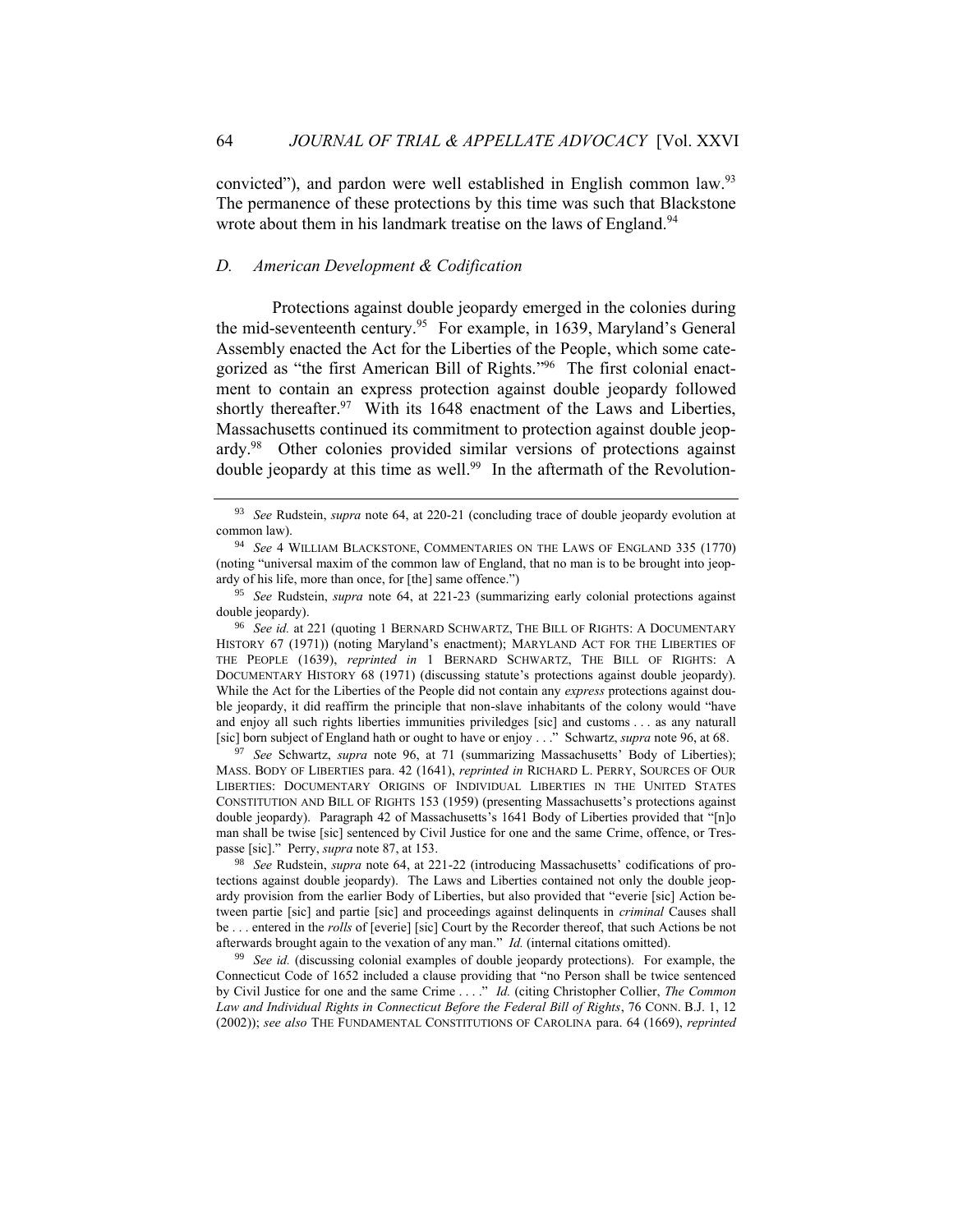ary War and as the colonies became states and formed a national union, the colonial-era protections against double jeopardy faded from view—albeit briefly.<sup>100</sup> New Hampshire was the first state constitution to include an express protection against double jeopardy.<sup>101</sup> Following independence, numerous states were also acknowledging protections against double jeopardy through case law.<sup>102</sup>

After the failures of the Articles of Confederation, the First Congress convened on March 4, 1789, to devise a new national document.<sup>103</sup> On June 8th, James Madison introduced a series of proposed constitutional amendments, including those that ultimately became the Bill of Rights.<sup>104</sup> On August 17th, House members, sitting as a Committee of the Whole, took up debate on the clause prohibiting double jeopardy, which, by then, read: "No person shall be subject, except in case of impeachment, to more than one trial or one punishment for the same offence."<sup>105</sup> Two days later, the entire House began consideration of the proposed amendments; and on

<sup>101</sup> *See* N.H. CONST. of 1784, Part I, art. XVI (providing that "[n]o subject shall be liable to be tried, after an acquittal, for the same crime or offence").

*in* 5 THE FEDERAL AND STATE CONSTITUTIONS, COLONIAL CHARTERS, AND OTHER ORGANIC LAWS OF THE STATES, TERRITORIES, AND COLONIES NOW OR HERETOFORE FORMING THE UNITED STATES OF AMERICA 2780 (Francis Newton Thorpe ed., 1909) (noting document drafted, but never enacted, providing that "[n]o cause shall be twice tried in any one court, upon any reason or pretence [sic] whatsoever").

<sup>100</sup> *See* Rudstein, *supra* note 64, at 222-23 (discussing post-Revolution developments). America's initial guiding document, the Articles of Confederation, contained neither a Bill of Rights nor an express protection against double jeopardy. *Id.* at 222 (citing ARTICLES OF CONFEDERATION art. IV (1778)). Most emerging state constitutions similarly lacked express guarantees against double jeopardy, although some did implicitly provide such protections by calling for the automatic enforcement of English common law absent statutory provisions to the contrary. *See, e.g.*, DEL. CONST. of 1776 art. 25 ("The common law of England . . . shall remain in force, unless [it] shall be altered by a future law of the legislature . . . ."); N.J. CONST. of 1776 para. XXII ("[T]he common law of England . . . as [has] been heretofore practised [sic] in this Colony, shall still remain in force, until [it] shall be altered by a future law of the Legislature . . . ."); N.Y. CONST. of 1777 para. XXXV ("[T]he common law of England . . . shall be and continue the law of this State, subject to such alterations and provisions as the legislature of this State shall, from time to time, make concerning the same.").

<sup>102</sup> *See* Rudstein, *supra* note 64, at 223-26 (cataloguing state court decisions responsible for recognizing protections against double jeopardy).

<sup>103</sup> *See* 1 ANNALS OF CONG. 257 (Joseph Gales ed., 1834) (recounting history of Constitutional Convention).

<sup>104</sup> *See id.* (summarizing Madison's proposals). Madison's original proposal for double jeopardy protection stated that "[n]o person shall be subject, except in cases of impeachment, to more than one punishment or one trial for the same offence . . . ." *Id.*

<sup>&</sup>lt;sup>105</sup> *See id.* at 451-52 (summarizing House consideration of Madison's proposed double jeopardy provision). A representative from New York objected to the "one trial or" language, arguing that the guarantee against double jeopardy was intended to prevent more than one punishment for a single offense, not, as that language suggested, to prevent an individual convicted in his first trial from challenging that conviction. *Id.*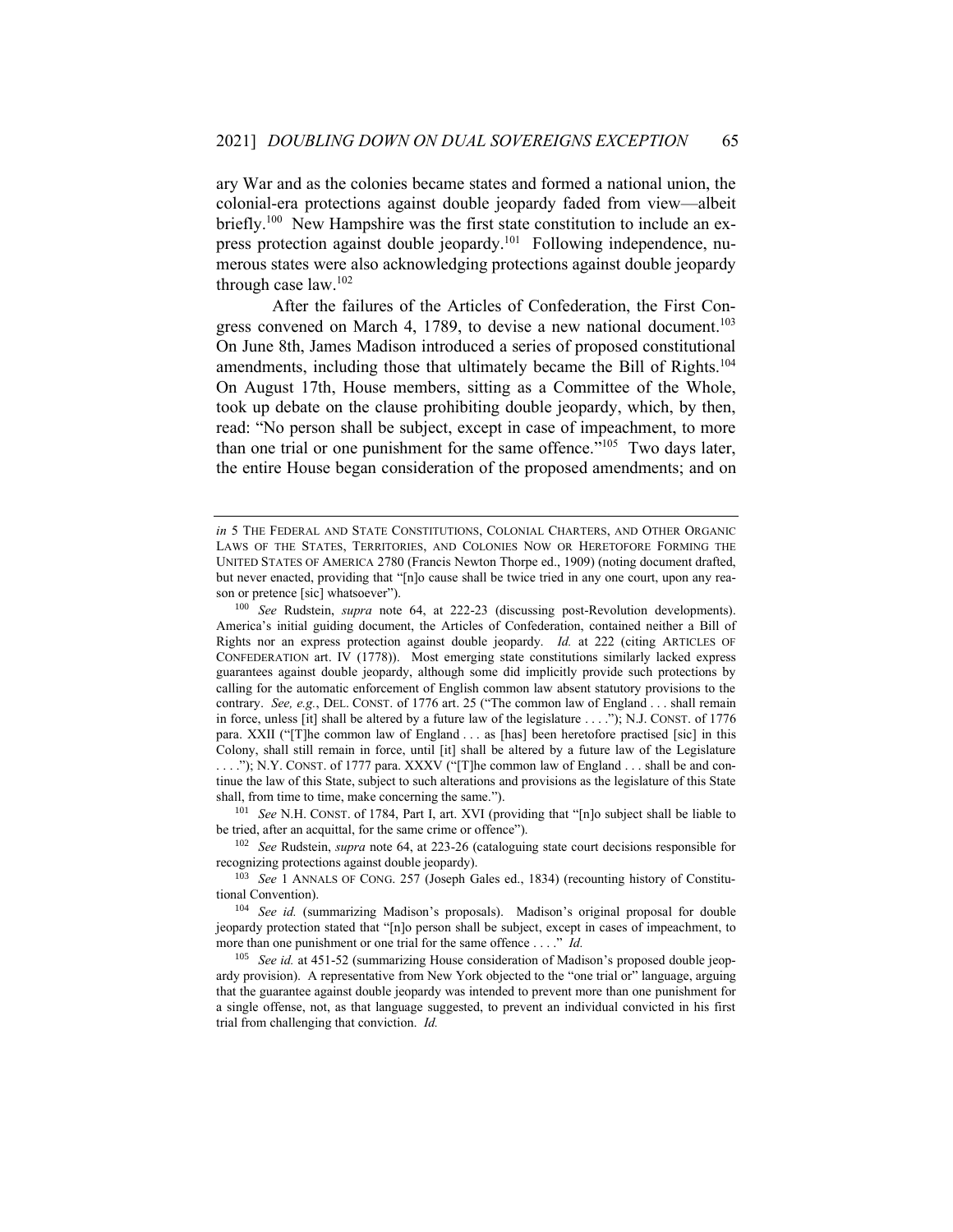August 21st, it adopted Madison's provision containing the double jeopardy protection, referring it the following day to a committee of representatives to send to the Senate.<sup>106</sup> The Senate took up the proposed constitutional amendments on September 2nd, and began its consideration of the double jeopardy clause two days later.<sup>107</sup> Further edits to the clause's language were made, with the "by any public prosecution" provision eliminated; on September 9th, the Senate approved the version of the clause that exists today.<sup>108</sup> After the House approved the Senate's revisions, and Madison's proposals were submitted to the states, the Double Jeopardy Clause became part of the Fifth Amendment following sufficient state ratification in  $1791.^{\overline{109}}$ 

#### *E. Modern American Jurisprudence: Incorporation*

As originally written, the protections embodied in the Bill of Rights were applicable only against the federal government and the process of enforcing the rights therein against the states— through incorporation only began in earnest in the early twentieth century.<sup>110</sup> Consequently, for long stretches of American history "the Double Jeopardy Clause of the Fifth Amendment did not prohibit a state from placing an individual in jeopardy twice for the same offense."<sup>111</sup> The Supreme Court did not address whether due process of law protected an individual from exposure to double jeopardy at the state level until  $1902$ .<sup>112</sup> This issue was not in front of the Court again for over a quarter century, until *Palko v. Connecticut*. 113

<sup>106</sup> *See id.* at 795 (recounting House adoption of proposed double jeopardy provision).

<sup>107</sup> *See* S.J. 1ST CONG., 1ST SESS., 19 (1789) (recounting Senate's consideration of proposed double jeopardy provision). The Senate eventually struck the words "except in case of impeachment, to more than one trial, or one punishment," and inserted the phrase "be twice put in jeopardy of life or limb by any public prosecution." *Id.* at 21, 98.

<sup>108</sup> *See* 1 STAT. 98 (1789) (noting Senate edits to double jeopardy provision).

<sup>&</sup>lt;sup>109</sup> *See id.* (explaining ratification process and enshrinement of Double Jeopardy Clause).

<sup>110</sup> *See* Jerold H. Israel, *Selective Incorporation Revisited*, 71 GEO. L.J. 253, 254-57 (1982) (recounting early attempts to incorporate and failures of those attempts).

<sup>&</sup>lt;sup>111</sup> Rudstein, *supra* note 64, at 233 (noting pre-incorporation limitations upon Double Jeopardy Clause protections).

<sup>112</sup> *See* Dreyer v. Illinois, 187 U.S. 71, 85-86 (1902) (disregarding due process claims to find retrial following mistrial did not implicate double jeopardy); *see also* Rudstein, *supra* note 64, at 235 (noting that "[t]he Supreme Court did not . . . consider the merits of Dreyer's claim.")

<sup>113</sup> *See* 302 U.S. 319, 323-24 (1937) (summarizing twentieth-century double jeopardy jurisprudence), *overruled by* Benton v. Maryland, 395 U.S. 784, 794 (1969). Connecticut charged Frank Palko with murder in the first degree, and a jury later convicted him of murder in the second degree. *Id.* at 320-21. Following that conviction, the trial judge sentenced Palko to life imprisonment. *Id.* at 321.Pursuant to a state statute, Connecticut appealed, claiming that the judge made legal errors prejudicial to the prosecution, including his jury instructions regarding the differences between first and second-degree murder. *Id.* The Connecticut Supreme Court of Errors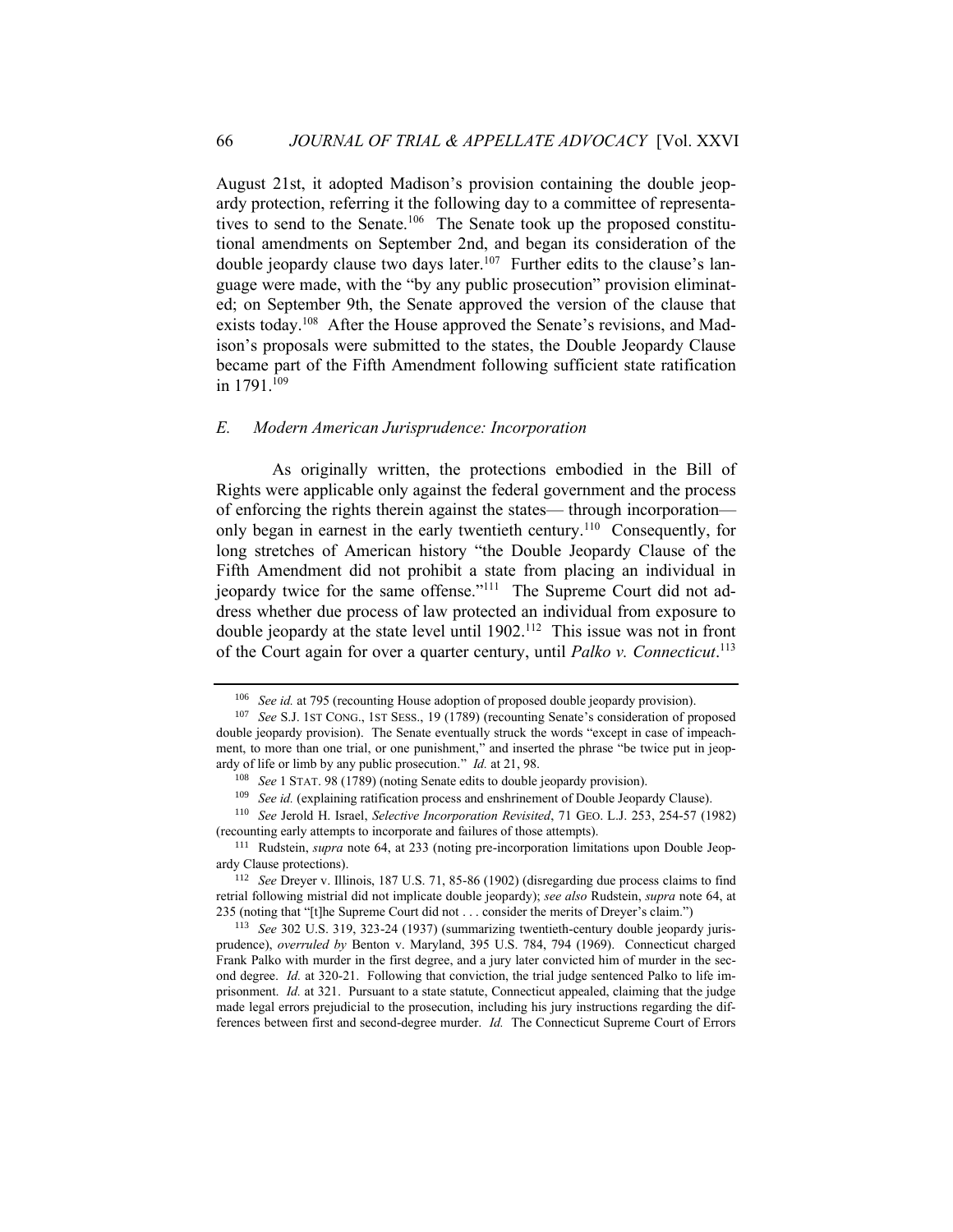Writing for the Court, Justice Cardozo held that Palko's second trial for the same offense did not deprive him of due process of law under the Fourteenth Amendment.<sup>114</sup> The issue arose again just sixteen years later, and once again, the Court held that a second trial after an initial mistrial did not subject a defendant to jeopardy twice for the same offense.<sup>115</sup> In *Brock*, the Court stressed the importance of justice being properly served and the fact that—under the Double Jeopardy Clause—there has been a "long favored rule of discretion in the trial judge to declare a mistrial and to require another panel to try the defendant if the ends of justice will be best served."<sup>116</sup>

Under the leadership of Chief Justice Earl Warren in the 1960s, however, the Supreme Court radically altered its approach when considering the interactions between the Bill of Rights and the Fourteenth Amendment's Due Process Clause.<sup>117</sup> This revolution was sparked by *Mapp v*. *Ohio*, in which the Court held that the Fourteenth Amendment's Due Process Clause allows for the selective incorporation of various provisions from the first eight amendments and makes those provisions fully applicable to the states.<sup>118</sup> By using this approach, the Warren Court incorporated a host of key constitutional protections against the states in the context of criminal prosecutions.<sup>119</sup> As such, in 1969, the question of whether the

<sup>115</sup> *See* Brock v. North Carolina, 344 U.S. 424, 426-27 (1953) (rejecting argument that defendant being presented for trial before second jury violates due process).

<sup>116</sup> *Id.* at 427-28 (finding that process of presenting defendant to new jury for retrial "does not deny the fundamental essentials of a trial . . . .").

<sup>117</sup> *See* Rudstein, *supra* note 64, at 238-39 (introducing jurisprudential shift); *see also* Corinna Barret Lain, *Countermajoritarian Hero or Zero? Rethinking the Warren Court's Role in the Criminal Procedure Revolution*, 152 U. PA. L. REV. 1361, 1362-65 (2004) (summarizing Warren Court's reputation for expanding criminal procedure rights through incorporation).

<sup>118</sup> *See* 367 U.S. 643, 655-57 (1961) (incorporating Fourth Amendment's exclusionary rule against states).

<sup>119</sup> *See, e.g.*, Duncan v. Louisiana, 391 U.S. 145, 149 (1968) (incorporating Sixth Amendment's right to jury trial); Washington v. Texas, 388 U.S. 14, 19 (1967) (incorporating Sixth Amendment's right to compulsory process for obtaining witnesses); Klopfer v. North Carolina,

reversed Palko's second-degree murder conviction and ordered that he be tried again for firstdegree murder. State v. Palko, 186 A. 657, 662 (Conn. 1936). Palko claimed that a new trial would subject him to double jeopardy for the same offense, in violation of the Fourteenth Amendment. *Palko*, 302 U.S. at 321. The trial judge rejected Palko's claim and allowed the retrial to proceed. *Id.* at 321. After the conclusion of the retrial, the jury convicted Palko of firstdegree murder and sentenced him to death. *Id.* at 321-22.

<sup>114</sup> *See Palko*, 302 U.S. at 328 (rejecting Palko's argument that Fourteenth Amendment due process embodies Fifth Amendment protections). After reviewing prior cases, the Court held that the rights encompassed by due process of law—as applicable against the states—were those "implicit in the concept of ordered liberty." *Id.* at 325. Pursuant to that analysis, the Court reasoned that permitting the government to appeal perceived errors of law would not subject a defendant to "a hardship so acute and shocking that our polity will not endure it." *Id.* at 328. The Court further reasoned that allowing the government to appeal those potential errors of law would not "violate those 'fundamental principles of liberty and justice which lie at the base of all our civil and political institutions." *Id.* at 328 (quoting Hebert v. Louisiana, 272 U.S. 312, 316 (1926)).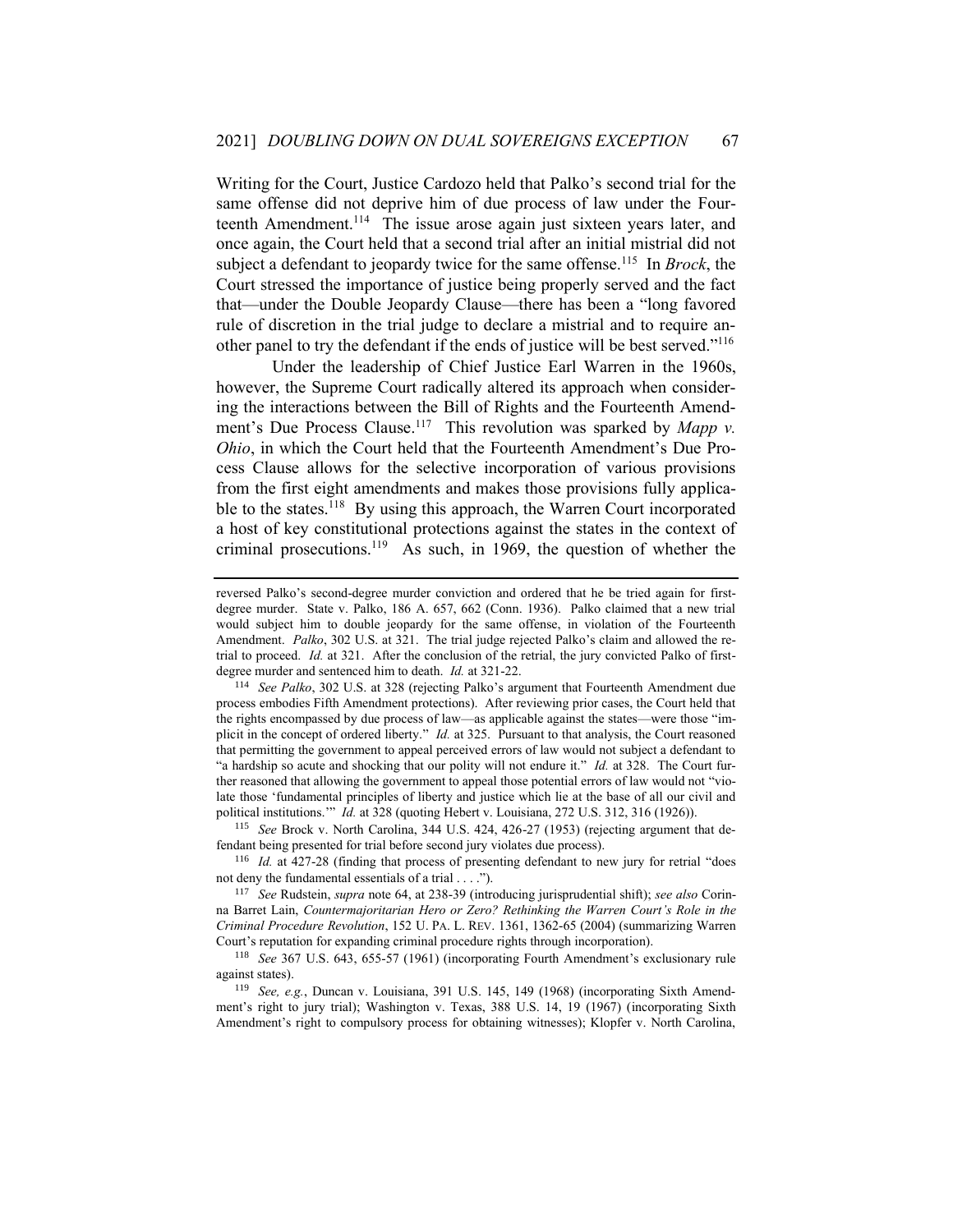Fourteenth Amendment's Due Process Clause applied the Fifth Amendment's Double Jeopardy Clause to the states was ripe for renewed examination, and was answered affirmatively in *Benton v. Maryland*. 120 Writing for the majority, Justice Marshall noted that "[i]n an increasing number of cases, the Court 'ha[d] rejected the notion that the Fourteenth Amendment applies to the States only a watered-down, subjective version of the individual guarantees of the Bill of Rights  $\dots$ <sup>"121</sup> The majority opinion continued by referencing the extensive incorporation of criminal due process rights earlier in the decade:

> Our recent cases have thoroughly rejected the *Palko* notion that basic constitutional rights can be denied by the States as long as the totality of the circumstances does not disclose a denial of "fundamental fairness." *Once it is decided that a particular Bill of Rights guarantee is "fundamental to the American scheme of justice," the same constitutional standards apply against both the State and Federal Governments*. 122

In concluding, Justice Marshall wrote eloquently about how the Fifth Amendment's protection against double jeopardy "represents a fundamental ideal in our constitutional heritage."<sup>123</sup>

#### *F. Modern American Jurisprudence: Emergence Of The Exception*

While the Exception has been most commonly invoked post-Benton, its theoretical origins have much older roots.<sup>124</sup> Indeed, the notion of the states retaining at least a modicum of their own sovereignty is a prin-

<sup>386</sup> U.S. 213, 223 (1967) (incorporating Sixth Amendment's right to speedy trial); Pointer v. Texas, 380 U.S. 400, 403 (1965) (incorporating Sixth Amendment's right to confront witnesses); Malloy v. Hogan, 378 U.S. 1, 6 (1964) (incorporating Fifth Amendment's privilege against selfincrimination); Gideon v. Wainwright, 372 U.S. 335, 342-43 (1963) (incorporating Sixth Amendment's right to counsel); Robinson v. California, 370 U.S. 660, 667 (1962) (incorporating Eighth Amendment's protection against cruel and unusual punishment).

<sup>120</sup> *See* 395 U.S. 784, 787 (1969) (finding Double Jeopardy Clause applicable to states through Fourteenth Amendment).

<sup>121</sup> *Id.* at 794 (quoting *Malloy*, 378 U.S. at 10-11) (noting Warren-era shift in Court's approach to determining fundamental nature of Bill of Rights guarantees).

<sup>122</sup> *Id.* at 795 (emphasis added) (quoting *Duncan*, 391 U.S. at 149) (recognizing "the inevitab[ility]" of finding protections against double jeopardy "fundamental to American scheme of justice").

<sup>123</sup> *See id.* at 794 (overruling Palko v. Connecticut, 302 U.S. 319, 329 (1937)).

<sup>124</sup> *See* Dawson, *supra* note 8, at 289-95 (summarizing history of dual sovereignty).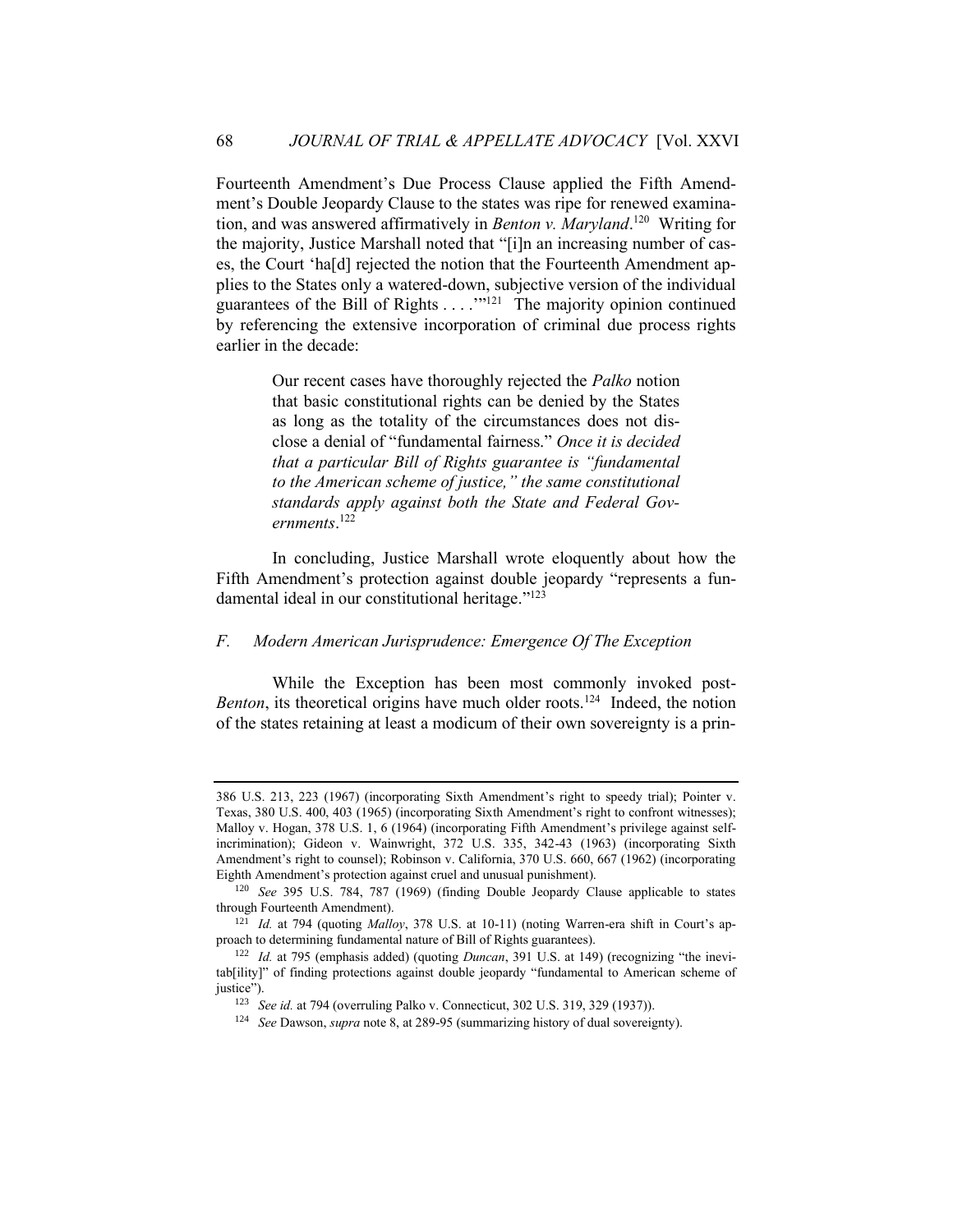ciple at the heart of the United States' system of federalism.<sup>125</sup> Unhelpfully, both Federalist writings and the Constitution itself left open the question of laws concerning duplication, or situations in which both the federal and state governments enact identical laws.<sup>126</sup> Addressing this problem therefore fell to the courts, and in 1820 the Supreme Court adopted a doctrine whereby anytime the federal government enacted legislation directed at the same subject as a state law, the federal law would supersede the state enactment.<sup>127</sup> Similar views were espoused nearly thirty years later, when Justice McLean declared that "[a] concurrent power in two distinct sovereignties to regulate the same thing is as inconsistent in principle as it is impracticable in action [and it] involves a moral and physical impossibility." 128 At roughly the same time, though, states were actively pushing the notion that "since they had jurisdiction over offenses committed within their boundaries, they could not be deprived of [such jurisdiction] by the mere enactment of a federal statute on the same subject."<sup>129</sup> The states were rewarded for their efforts, as the Supreme Court quickly became involved and endorsed the dual sovereignty theory being advanced.<sup>130</sup> The

<sup>127</sup> *See* Houston v. Moore, 18 U.S. (5 Wheat.) 1, 21-22 (1820) (holding that states cannot enter upon same ground and punish for same transgressions as Congress).

<sup>128</sup> *See* Smith v. Turner ("The Passenger Cases"), 48 U.S. (7 How.) 283, 399 (1849) (reaffirming principles regarding federal laws nullifying state laws).

<sup>130</sup> *See, e.g.*, Moore v. Illinois, 55 U.S. (14 How.) 13, 19-21 (1852) (emphasis added) (rejecting defendant's argument that punishment under Illinois law was improper due to supersession by federal law because "[*a*]n *offence . . . means the transgression of a law*"); United States v. Marigold, 50 U.S. (9 How.) 560, 569 (1850) (emphasis added) (" [T]he *same act* might, as to its character and tendencies, and the consequences it involved, constitute an *offence* against both the State and Federal governments, and might draw to its commission the *penalties denounced by either . . . .*"); Fox v. Ohio, 46 U.S. (5 How.) 410, 435 (1847) (emphasis added) ("[O]ffences [sic] falling within the competency of *different authorities* to restrain or punish them . . . [are] subjected to those consequences which those authorities might ordain and affix to their perpetration.")

<sup>125</sup> *See* THE FEDERALIST NO. 32 at 169 (Alexander Hamilton) (addressing anti-Federalist concerns regarding consolidation of states into United States).

An entire consolidation of the States into one complete national sovereignty, would imply an entire subordination of the parts; and whatever powers might remain in them, would be altogether dependent on the general will. But as the plan of the convention aims only at a partial union or consolidation, *the State governments would clearly retain all the rights of sovereignty which they before had, and which were not, by that act, EXCLUSIVELY delegated to the United States*.

*Id.* (emphasis added); *see also* U.S. CONST. amend. X (reserving to states "powers not delegated to the United States by the Constitution, nor prohibited by it to the states").

<sup>126</sup> *See* Harlan R. Harrison, *Federalism and Double Jeopardy: A Study in the Frustration of Human Rights*, 17 U. MIAMI L. REV. 306, 309 (1963) (introducing theory of concurrent jurisdiction and problems associated therewith).

<sup>129</sup> *See* Harrison, *supra* note 126, at 311 (introducing origins of claims to dual sovereignty).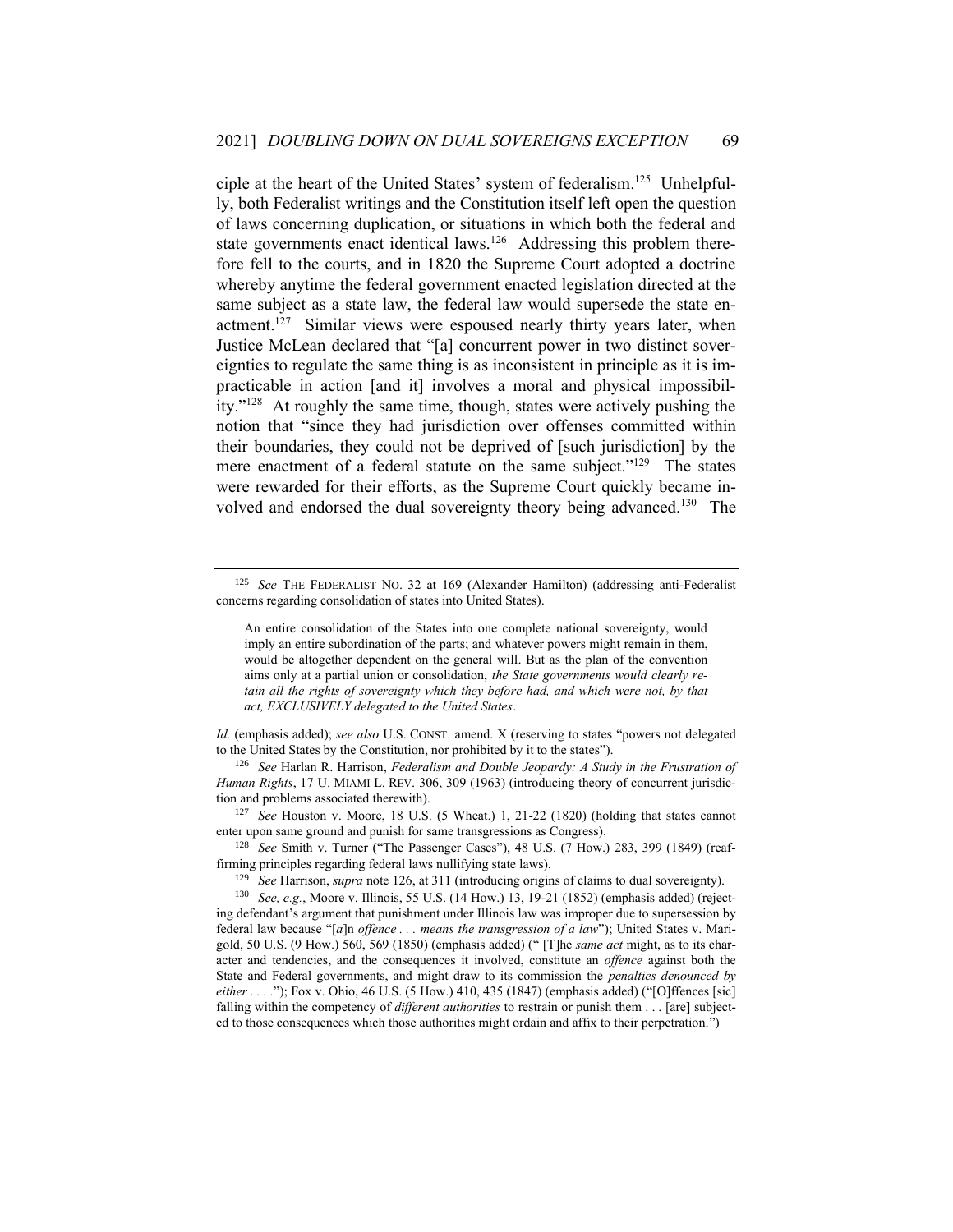jurisprudential reasoning that emerged in this era is best encapsulated in a decision from 1852.<sup>131</sup>

Thus, the early seeds of dual sovereignty were firmly planted, and the Supreme Court— some seventy years later—was comfortable invoking the Exception to permit federal prosecution following a state prosecution and conviction for the same underlying action.<sup>132</sup> Relying on scores of prior cases, in 1922 the *Lanza* Court averred that "[i]t follows that an act denounced as a crime by both national and state sovereignties is *an offense against the peace and dignity of both and may be punished by each*." 133 The Court reaffirmed these principles in two mid-twentieth century cases notably decided on the same day.<sup>134</sup>

# IV. ANALYSIS

The *Gamble* decision—as it represents a major endorsement of the continued existence of the Exception—is and will remain wrongly decided unless it is overturned.<sup>135</sup> Under that pretext, the following sections will offer compelling reasons to, finally, eliminate the Exception.

<sup>132</sup> *See* United States v. Lanza, 260 U.S. 377, 382 (1922) (finding that defendants committed two distinct, sovereign-specific offenses through same underlying act).

<sup>133</sup> *See id.* at 382-84 (cataloguing numerous decisions affirming dual-sovereignty principles) (emphasis added); *see also* Southern Ry. Co. v. Railroad Comm'n, 236 U.S. 439, 445 (1915) (noting that "punishment by one [sovereign] does not prevent punishment by the other.")

<sup>131</sup> *See Moore*, 55 U.S. (14 How.) at 20 (summarizing notion of dual sovereignty).

The same act may be an offence or transgression of the laws of both [a state and the United States . . . .] That either or both may (if they see fit) punish such an offender, cannot be doubted. Yet it cannot be truly averred that the offender has been twice punished for the same offence; *but only that by one act he has committed two offences, for each of which he is justly punishable*.

*Id.* (emphasis added).

<sup>134</sup> *See* Abbate v. United States, 359 U.S. 187, 193-96 (1959) (holding federal prosecution following state conviction does not violate due process of law); *see also* Bartkus v. Illinois, 359 U.S. 121, 138-39 (1959) (holding state prosecution following federal acquittal does not violate due process of law).

<sup>135</sup> *See* Robert Barnes, *In Ruling with Implications for Trump's Pardon Power, Supreme Court Continues to Allow State and Federal Prosecutions for Same Offense*, WASH. POST (June 17, 2019, 4:48 PM), https://www.washingtonpost.com/politics/courts\_law/supreme-courtreaffirms-precedent-that-allows-state-and-federal-prosecutions-for-the-same-

offense/2019/06/17/aed18054-9106-11e9-b570-6416efdc0803\_story.html (noting Exception "exposes defendants to the potential harassment, trauma, expense and sometimes extra punishment the [D]ouble [J]eopardy [C]lause was designed to prevent").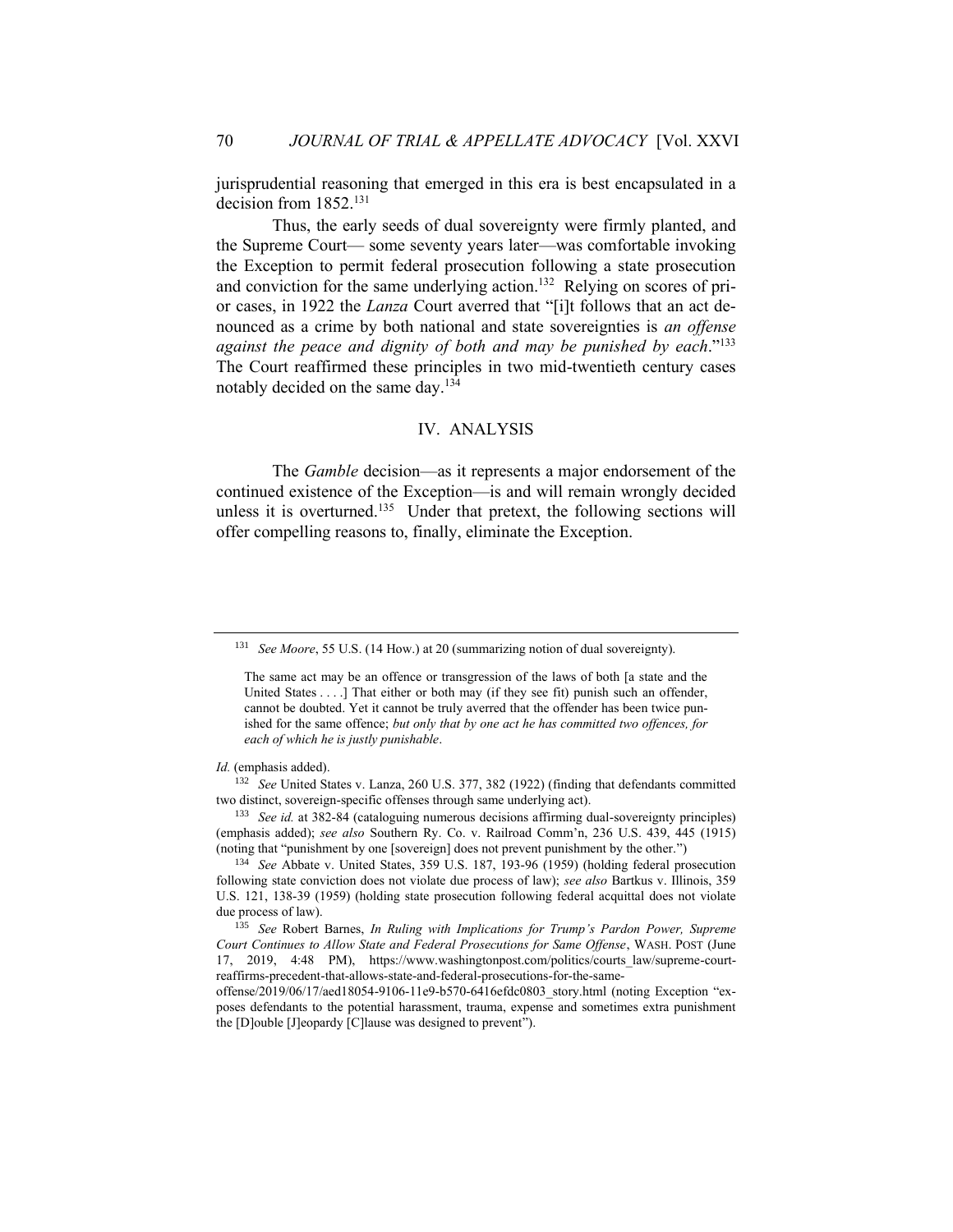#### *A. The Exception Undermines Popular Sovereignty*

In the United States, there has long existed the notion that "[t]he power of the people lies at the foundation of American government."<sup>136</sup> Similar notions were also espoused by the Federalist authors, Alexander Hamilton and James Madison, and foreign observers.<sup>137</sup> More modern endorsements of this line of thinking exist as well.<sup>138</sup> The continued existence of the Exception is an affront to the power granted to the federal and state governments by the people, who, when they "assigned different aspects of their sovereign power . . . sought not to *multiply* governmental power but to *limit* it."<sup>139</sup> Additionally, the Exception makes a mockery of the people's popular sovereignty that undergirds the Double Jeopardy Clause and the protections it purports to afford.<sup>140</sup> Since the exercise of the people's ultimate sovereignty is to be final and, crucially, unappealable, the permission that the Exception grants the states and the federal government to successively prosecute an individual for the same underlying transgression undoubtedly represents an intrusion upon and disregard for that popular sovereignty.<sup>141</sup>

<sup>136</sup> Dawson, *supra* note 8, at 282 (emphasis added) (internal citations omitted) (analyzing principle of popular sovereignty); *see also* THE DECLARATION OF INDEPENDENCE para. 2 (U.S. 1776) (supporting notion of popular sovereignty). Such beliefs were manifest in the text of the Declaration of Independence, which states that "Governments are instituted among Men, deriving their just powers *from the consent of the governed*[.]" THE DECLARATION OF INDEPENDENCE para. 2 (emphasis added); McCulloch v. Maryland, 17 U.S. 316, 404-05 (1819). Additionally, in 1819, Chief Justice John Marshall wrote that "[t]he government of the Union . . . is, emphatically and truly, a government *of the people*. In form, and in substance, it emanates *from them*. Its powers are granted *by them* . . . ." McCulloch, 17 U.S. at 404-05 (emphasis added).

<sup>&</sup>lt;sup>137</sup> *See, e.g.*, THE FEDERALIST NO. 22 (Alexander Hamilton) ("The fabric of American empire ought to rest on the solid basis of THE CONSENT OF THE PEOPLE. The streams of national power ought to flow immediately from that pure, original fountain of all legitimate authority."); THE FEDERALIST No. 39 (James Madison) (defining a constitutionally-created republic as a government "which derives all its power directly or indirectly from the great body of the people"); 1 ALEXIS DE TOCQUEVILLE, DEMOCRACY IN AMERICA 55 (Phillips Bradley ed. 1945) ("Whenever the political laws of the United States are to be discussed, it is with the doctrine of the sovereignty of the people that we must begin.")

<sup>138</sup> *See* Arizona State Leg. v. Arizona Indep. Redistricting Comm'n, 576 U.S. 787, 820 (2015) (explaining that people possess "ultimate sovereignty"); *see also* Powell v. McCormack, 395 U.S. 486, 540-41 (1969) (quoting 2 DEBATES ON THE FEDERAL CONSTITUTION 257 (J. Elliot ed. 1876)) ("[T]he true principle of a republic is, that the people should choose whom they please to govern them  $\dots$ .")

<sup>139</sup> *See* Gamble v. United States, 139 S. Ct. 1960, 2000 (2019) (Gorsuch, J., dissenting) (accusing majority of invoking federalism to threaten individual liberty).

<sup>140</sup> *See* Dawson, *supra* note 8, at 299 (calling Exception "unconstitutional").

<sup>141</sup> *See id.* at 284 (discussing Exception's denigration of popular sovereignty); *see also* JAMES WILSON, 1 COLLECTED WORKS OF JAMES WILSON 201(Liberty Fund, Kermit L. Hall & Mark David Hall eds., 2007) (cataloguing remarks made at Constitutional Convention).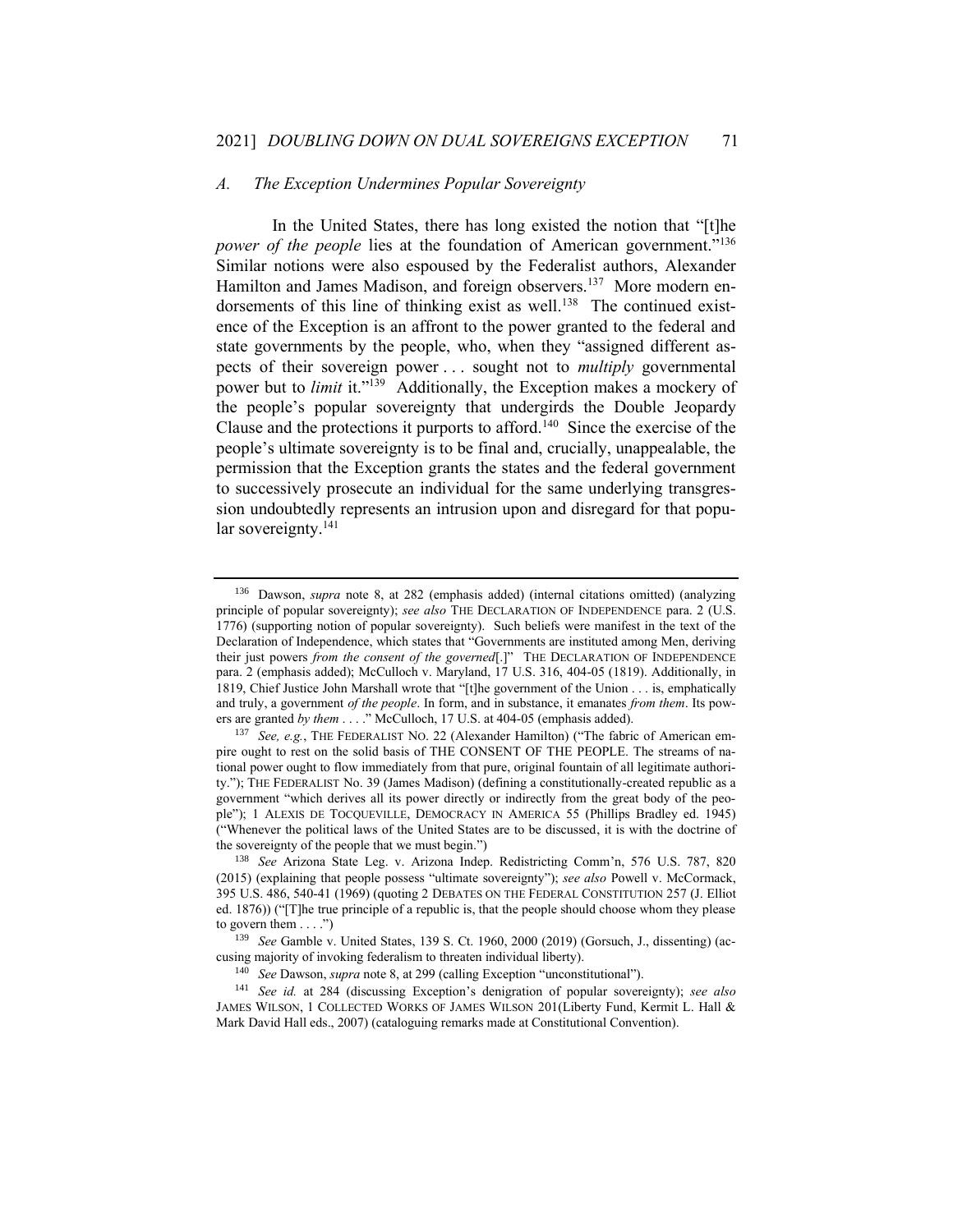Further, the logic underlying one of the main defenses of the exception—namely, that popular sovereignty is not denigrated by a second prosecution because the latter prosecution is before a different sovereign crumbles under the slightest scrutiny.<sup>142</sup> At its core, this defense posits that, while the American people are indeed sovereign, they are also the representatives of two sovereigns simultaneously—their state government and the federal government.<sup>143</sup> In the context of successive prosecutions permitted by the Exception, the proponents of this defense assert that juries sitting in a state court "will represent the people of the state while the very same jurors empaneled across the street in a federal court house will represent the people of the United States."<sup>144</sup> What this defense suggests, then, is the rather implausible notion that somehow, "a collection of citizens empaneled in a state courthouse is different in kind from a collection of citizens empaneled across the street in a federal courthouse."<sup>145</sup> Such a notion is highly incompatible with the concept of popular sovereignty, under which "the federal and state governments *are but two expressions of a single and sovereign people*." 146 Proponents of the Exception–especially those who defend it against the accusation that it usurps popular sovereignty–miss the crucial point that the Constitution itself provides protection and even enhancement of the people's popular sovereignty.<sup>147</sup>

- <sup>142</sup> *See* Dawson, *supra* note 8, at 301 (responding to defense of Exception).
- <sup>143</sup> *See id.* (explaining defense).
- <sup>144</sup> *See id.* at 301-02 (summarizing logic underlying Exception defense).
- <sup>145</sup> *See id.* at 301 (questioning substance of Exception defense).

<sup>146</sup> Gamble v. United States, 139 S. Ct. 1960, 1999 (2019) (Gorsuch, J., dissenting) (emphasis added) (criticizing majority's assertions regarding possession of ultimate sovereignty).

<sup>147</sup> *See* U.S. CONST. art. III, § 2, cl. 3 ("The Trial of all Crimes . . . shall be held in the State where the said Crimes shall have been committed."); *see also* U.S. CONST. amend. VI ("In all criminal prosecutions, the accused shall enjoy the right to a speedy and public trial, by an impartial jury of the State and district wherein the crime shall have been committed . . .") "[T]he accused shall enjoy the right to a speedy and public trial, *by an impartial jury of the State and district wherein the crime shall have been committed*[.]" U.S. CONST. amend. VI. In practice, this defense proposes that in cases like Gamble's, the jurors in his state trial were representing and protecting exclusively Alabama's interests, while the jurors in his federal trial were representing and protecting exclusively the federal government's interests. *See Gamble*, 139 S. Ct. at 1998 (Gorsuch, J., dissenting) (expressing skepticism that trials before different sovereigns are particularly distinct). However, such a proposition ignores the fact that jurors in both trials were drawn from the same population, across comparable areas. *Gamble*, 139 S. Ct. at 1998 (Gorsuch, J., dissenting); Dawson, *supra* note 8, at 301-02 (questioning "[d]iehard dual sovereigntists" de-

Upon what principle is it contended that the sovereign power resides in the state governments? The honorable gentleman has said truly, that there can be no subordinate sovereignty. Now, if there cannot, my position is, *that sovereignty resides in the people*; *they have not parted with it* . . . [T]he proposed system sets out with a declaration that its existence *depends upon the supreme authority of the people alone*.

*Id.* (emphasis added).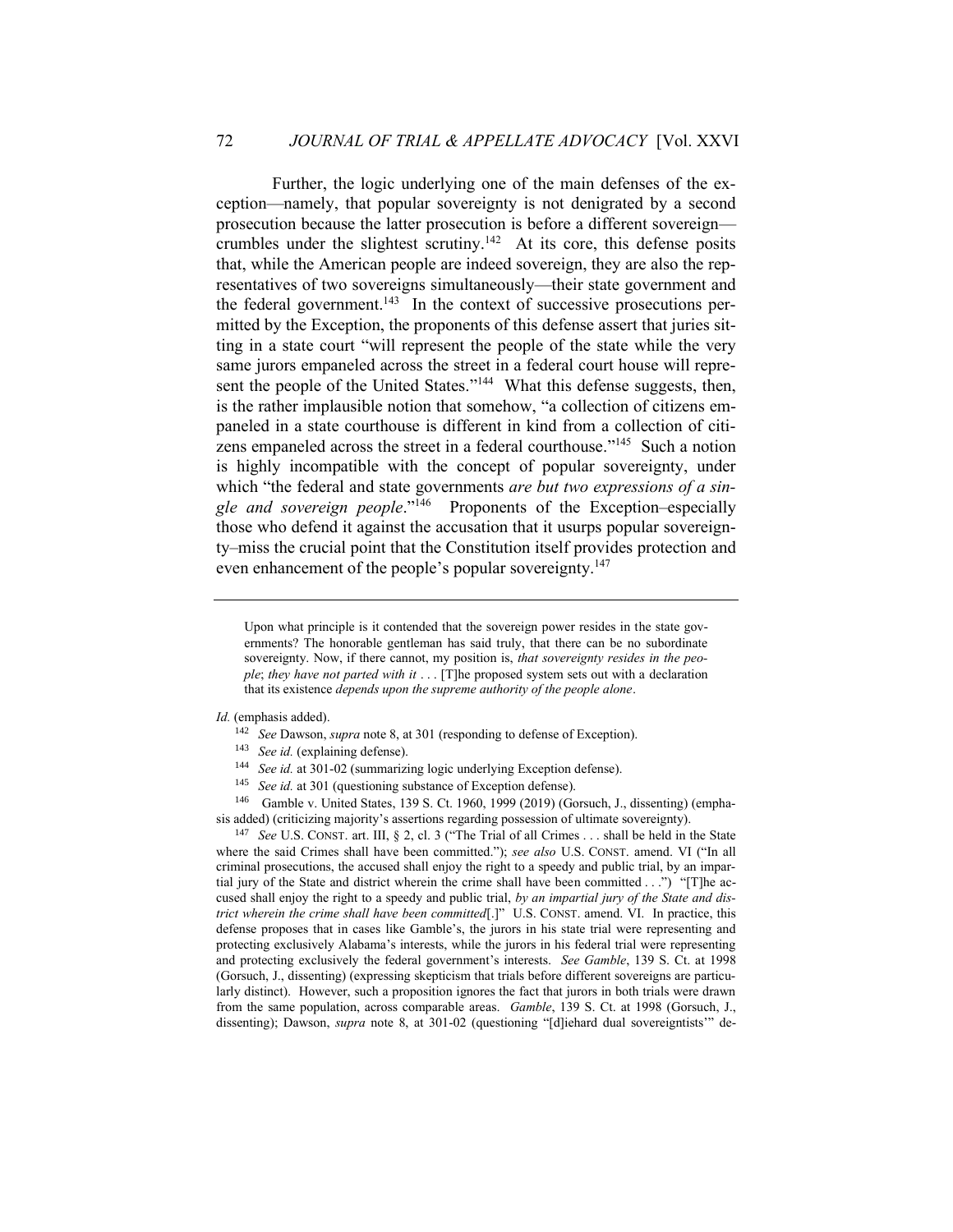The undermining effect that the Exception wreaks on popular sovereignty is especially pernicious when a successive prosecution is brought after an initial acquittal because one of the most direct and powerful ways in which the people exert and express their collective sovereignty is by serving on juries, where they serve as a final, unassailable check on governmental power.<sup>148</sup> Placement of the Double Jeopardy Clause into the greater Bill of Rights context underscores this point, insofar as three Bill of Rights Amendments are expressly concerned with juries.<sup>149</sup> Pursuant to each of these rights and guarantees, juries—as the people's representative—act as what one scholar memorably describes as "populist protectors." 150 The Constitution imbues the people with the power to exert their collective sovereignty with finality against the power and authority of the government, and to hold the government to extremely high standards in jury trials.<sup>151</sup> The Exception assaults this power, and removes the finality that should otherwise be inherent in a jury's initial acquittal, thereby usurping and weakening the people's popular sovereignty.<sup>152</sup> Indeed, some scholars have argued that the Exception's effect of usurping the people's nullification power alone is sufficient to find the Exception unconstitutional.<sup>153</sup> A subsequent prosecution by a separate government—following an acquittal in a prior prosecution by another government—evinces disrespect

<sup>150</sup> *See* Akhil Reed Amar, *The Bill of Rights as a Constitution*, 100 YALE L.J. 1131, 1183-85 (1991) (discussing important role juries play).

<sup>151</sup> *See id.* (underlining crucial role juries play in checking governmental power).

<sup>152</sup> *See* Matz, *supra* note 148, at 374 n.127 (summarizing arguments that Exception is unconstitutional due to usurpation of jury nullification power); *see also* Jackson v. Virginia, 443 U.S. 307, 317 n.10 (1979) (noting that "the factfinder in a criminal case has traditionally been permitted to enter an unassailable but unreasonable verdict of 'not guilty.'")

<sup>153</sup> *See, e.g.*, Dawson, *supra* note 8, at 299 (calling Exception "unconstitutional because it denigrates the principle of popular sovereignty underlying the Double Jeopardy Clause."); Robert C. Gorman, *The Second Rodney King Trial: Justice in Jeopardy?*, 27 AKRON L. REV. 57, 72 (1994) (summarizing arguments positing unconstitutionality of Exception); Peter Westen & Richard Drubel, *Toward a General Theory of Double Jeopardy*, 1978 SUP. CT. REV. 81, 130 (1978) (noting that "Double Jeopardy Clause . . . allows [a] jury to exercise its constitutional function as the conscience of the community in applying the law: to soften, and in the extreme case, to nullify the application of the law in order to avoid unjust judgments.")

fense of Exception). This defense of Exception is also highly theoretical, and offers little solace to those concerned with practical considerations, including how a juror goes about expressly representing and protecting the interests of one sovereign to the exclusion of another. Dawson, *supra* note 8, at 301-02.

<sup>148</sup> *See* Robert Matz, *Dual Sovereignty and the Double Jeopardy Clause: If at First You Don't Convict, Try, Try Again*, 24 FORDHAM URB. L.J. 353, 374 (1997) (discussing juror ability to nullify governmental power and will); *see also* De Tocqueville, *supra* note 137, at 282-83 (highlighting how juries amplify people's sovereignty).

<sup>149</sup> *See* U.S. CONST. amend. V (establishing requirement of grand jury's involvement in criminal cases); U.S. CONST. amend. VI (guaranteeing right to jury in criminal trials); U.S. CONST. amend. VII (providing for right to jury in certain civil cases).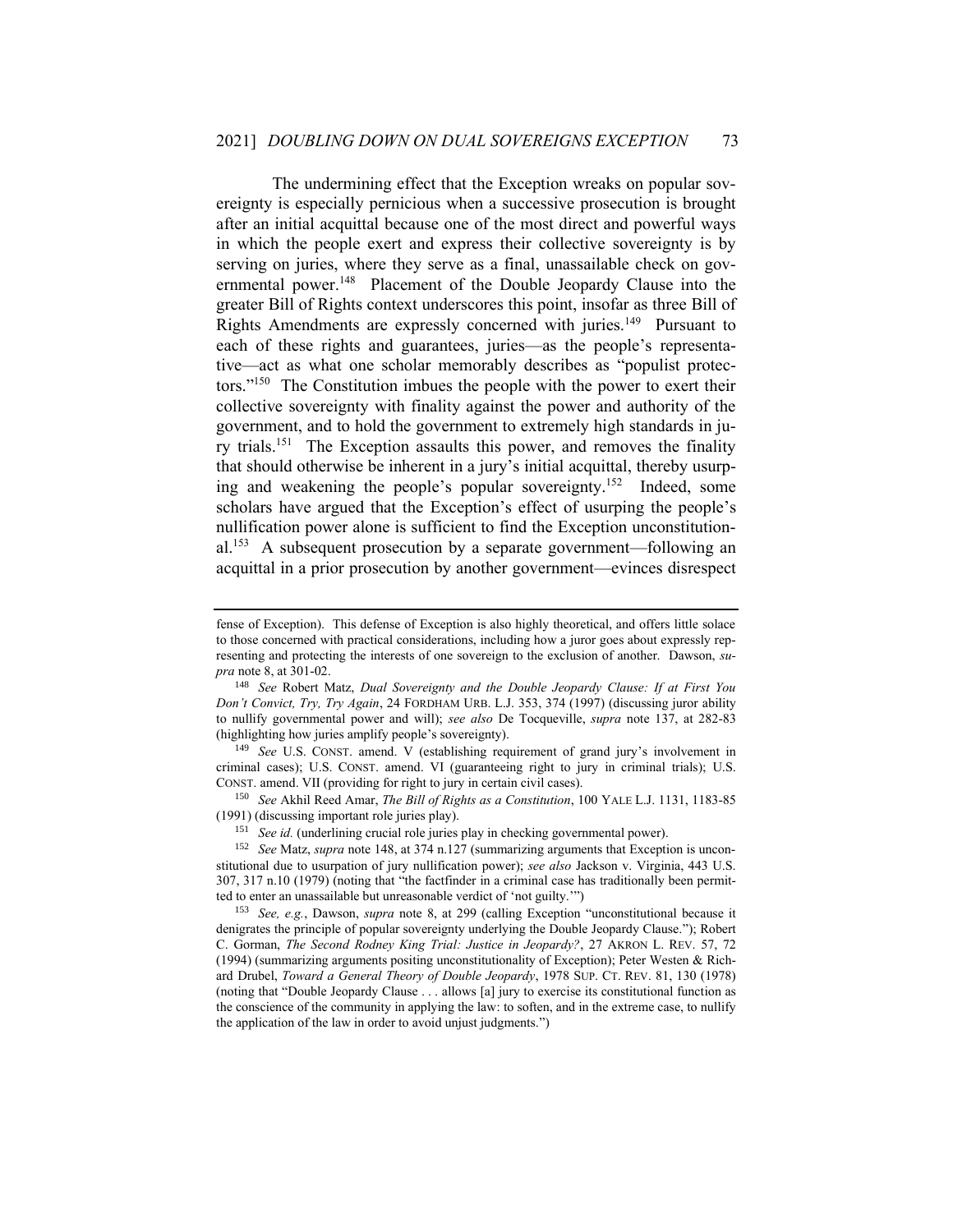for and disregard of perhaps the purest and most powerful expression of popular sovereignty against the government.<sup>154</sup>

# *B. The Dual Sovereigns Exception Is Patently Unfair To Criminal Defendants*

The protections guaranteed by the Bill of Rights, including the Fifth Amendment's Double Jeopardy Clause, were enshrined in the Constitution to "further guard<sup>[]</sup>... public liberty  $\&$  individual rights."<sup>155</sup> The Bill of Rights is premised on protecting the liberty interests of the people against governmental overreach and intrusion, and yet one of the most notable protections contained therein—the guarantee against double jeopardy—is consistently undermined by the Exception and its "failure to consider the liberty interests of the accused."<sup>156</sup> This undermining is rendered particularly offensive given the respect the Supreme Court routinely affords other Bill of Rights guarantees.<sup>157</sup>

The Court's commitment to its understanding of federalism blatantly ignores the clear concern expressed in the Bill of Rights about placing individuals in a vulnerable position against a powerful government. 158 When the people sacrificed parts of their inherent sovereign power as citizens of states to the federal government, they did so with the belief that "[b]y denying any one government complete jurisdiction over all the concerns of public life, federalism [would] protect[] the liberty of the individual from arbitrary power."<sup>159</sup> In practice, though, the preservation of the Ex-

<sup>159</sup> *See* Bond v. United States, 564 U.S. 211, 222 (2011) (explaining that unconstrained governmental power threatens liberty of people); *see also* 3 JOSEPH STORY, COMMENTARIES ON THE CONSTITUTION OF THE UNITED STATES, § 1774, 653-54 (1833) ("The great object of a trial by

<sup>154</sup> *See* Dawson, *supra* note 8, at 299 ("Having invited the popular will to check its authority, government may not simply disregard it and try again.")

<sup>155</sup> *See* 25 LETTERS OF DELEGATES TO CONGRESS: MARCH 1, 1788 - JULY 25, 1789 427 (Paul H. Smith ed., 1988) (reprinting Oct. 1788 letter from Madison to Jefferson regarding Madison's views on Bill of Rights); *See* 1 ANNALS OF CONG. 448-60 (1789) (quoting Madison's speech introducing Bill of Rights). Indeed, at its inception the Bill of Rights was recognized as designed to "limit and qualify the powers of Government." *See* 1 ANNALS OF CONG. at 448-60.

<sup>156</sup> *See* Gorman, *supra* note 153, at 72 (noting common critique of Exception).

<sup>157</sup> *See id.* at 73-74 (discussing generally broad interpretation of individual rights and liberties); *see also* Gouled v. United States, 255 U.S. 298, 304 (1921) ("It has been repeatedly decided that [the Bill of Rights] should receive a liberal construction, so as to prevent stealthy encroachment upon or 'gradual depreciation' of the rights.")

<sup>158</sup> *See* Gorman, *supra* note 153, at 72 (criticizing Court's "adher[ence] to its formalistic theory [of] federalism" in *Heath*); *see also* Heath v. Alabama, 474 U.S. 82, 92 (1985) (discussing use of balancing test). In fact, the *Heath* Court explicitly rejected calls to adopt a balancing test under which the liberty interests of the accused would be weighed against the government's interest in obtaining justice in a second prosecution. *Heath*, 474 U.S. at 92.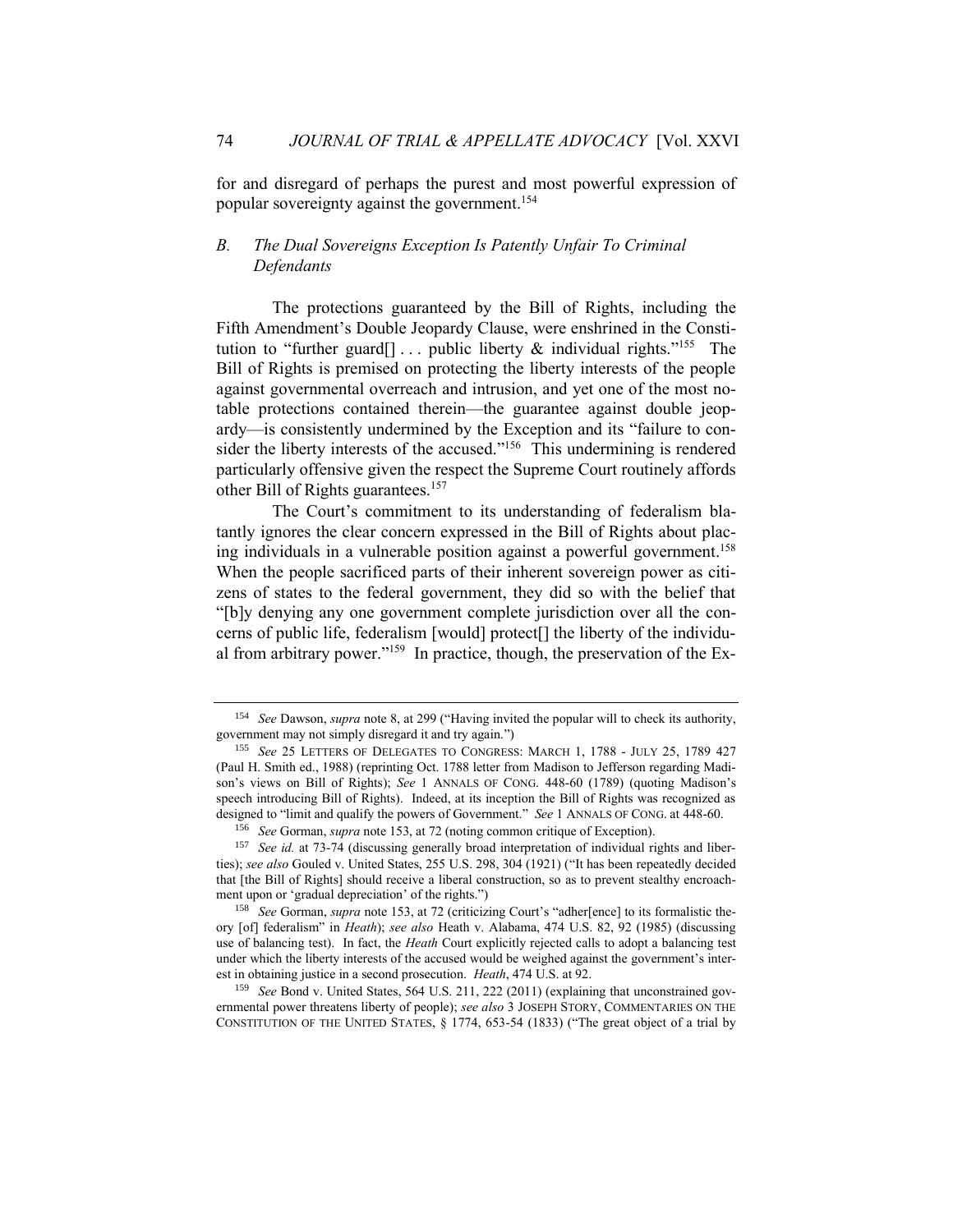ception permits the Court to invoke federalism in order to brush aside individual liberty interests and, instead, threaten those interests by empowering distinct governments to achieve in tandem what each alone could not do alone. 160

The Exception—such that it permits governments to subject criminal defendants to multiple judicial proceedings—is antithetical to the Court's own recognition that being charged with and prosecuted for criminal activity exposes a defendant to "embarrassment, expense and ordeal and compel[s] him to live in a continuing state of anxiety and insecurity, as well as enhance[s] the possibility that even though innocent he may be found guilty."<sup>161</sup> The successive prosecutions the Exception permits exacerbate these effects and, most perniciously, increase the likelihood that an innocent defendant may be wrongfully convicted.<sup>162</sup> At its core, the Double Jeopardy Clause is designed to prohibit governments from working together to repeatedly harass a criminal defendant for a single act or transaction; however, this is a reality that the Exception allows and implicitly encourages in the name of justice.<sup>163</sup> The continued ability that state and federal governments have to successively prosecute an individual for the same underlying act or transaction gives both "an illegitimate dress rehearsal of its case and a cheat peek at the defense."<sup>164</sup> Accordingly, the Exception is not defensible pursuant to an argument that a second prosecu-

jury in criminal cases, is to guard against a spirit of oppression and tyranny on the part of the rul $ers \dots$ ")

<sup>160</sup> *See* Mark E. Lewis, *The Conflict Between Dual Sovereignty and Double Jeopardy*, 38 ALA. L. REV. 153, 159 (1986) (reacting to *Heath* decision). Lewis opined that the *Heath* Court "[r]ather than seeing federalism as a means to protect individual interests and to provide insurance against an arbitrary government . . . viewed federalism as an end itself to be achieved at the expense of individual rights." *Id.*

<sup>161</sup> *See* Green v. United States, 355 U.S. 184, 187-88 (1957) (recognizing hardships inherent to being criminally prosecuted).

<sup>162</sup> *See* Brief of Constitutional Accountability Center, CATO Institute, American Civil Liberties Union, and American Civil Liberties Union of Alabama as *Amici Curiae* in Support of Petitioner at 4, Gamble v. United States, 139 S. Ct. 1960 (2019) (No. 17-646) [hereinafter *Amici Curiae*] (articulating how Exception undermines Double Jeopardy Clause's ability to safeguard individual liberty); *see also* Yeager v. United States, 557 U.S. 110, 117-18 (2009) (quoting *Green*, 355 U.S. at 187-88) (describing protection against double jeopardy as designed to shield individuals from "continuing state of anxiety and insecurity" that would flow from government, "with all its resources and power," being able to "make repeated attempts to convict an individual for an alleged offense").

<sup>163</sup> *See Amici Curiae*, *supra* note 162, at 22 (noting possibility of successive prosecutions being "especially acute in light of the increased federal-state cooperation in fighting crime").

<sup>164</sup> *See* Akhil Reed Amar & Jonathan L. Marcus, *Double Jeopardy Law After Rodney King*, 95 COLUM. L. REV. 1, 9-10 (1995) (praising Justice Black's *Bartkus* and *Abbate* dissents for refusing to allow such situations); *see also* Ashe v. Swenson, 397 U.S. 436, 447 (1970) (averring that Double Jeopardy Clause theoretically protects against government "treat[ing] the first trial as no more than a dry run for the second prosecution").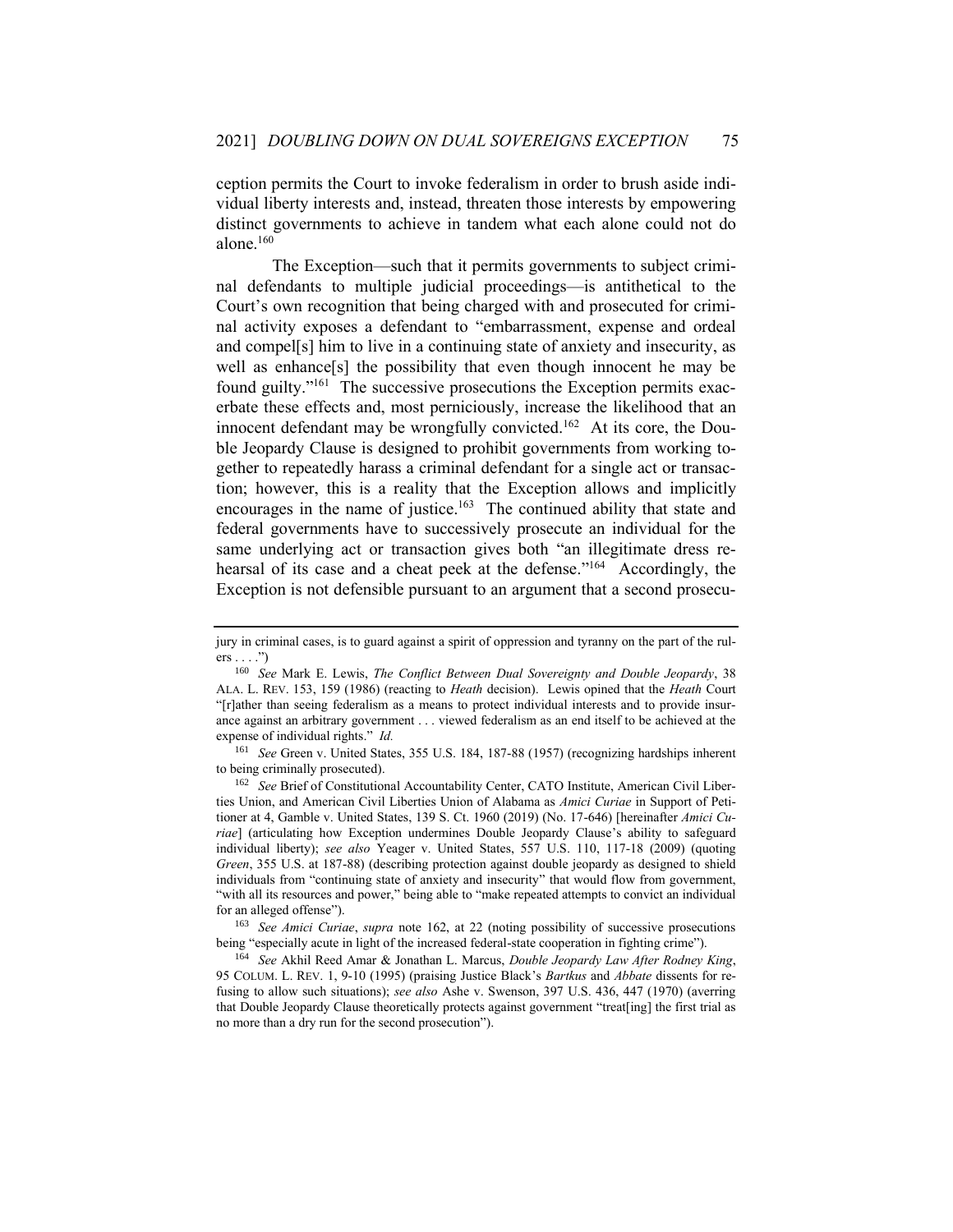tion, like the previous one, would be tried before a jury and thus subject to an instrument of popular control.<sup>165</sup> In fact, this line of arguing is flawed on two counts, for not only does it disregard the requirement that an exercise of popular sovereignty be final and unassailable, but it also critically overlooks how a second trial heavily favors the prosecution.<sup>166</sup>

One of the key protections that is meant to mitigate against such unfairness is the prosecution exception promulgated by the *Bartkus* Court.<sup>167</sup> In reality, however, that exception is particularly narrow, if not a sham in its own right.<sup>168</sup> Perhaps most alarming is the fact that many of these claims are rejected and dismissed even in circumstances strongly indicative of the presence of a sham prosecution, such as a notable case where a federal prosecutor was listed as a state's witness and an FBI agent testified for the state prosecution.<sup>169</sup> Incredibly, a sham prosecution claim was rejected, even where a state initiated criminal proceedings against a defendant at the behest of federal authorities and the same federal authorities

*Id.* (quoting U.S. CONST. amend. V).

<sup>167</sup> *See supra* text accompanying note 6 (summarizing 'sham prosecution' loophole to Exception).

<sup>165</sup> *See* Dawson, *supra* note 8, at 300 (articulating flaws in such an argument).

<sup>166</sup> *See* Gamble v. United States, 139 S. Ct. 1960, 1999 (2019) (Gorsuch, J., dissenting) (questioning draconian nature of Exception with respect to Gamble's case).

Imagine trying to explain the Court's [Exception] to a criminal defendant . . . Yes, you were sentenced to state prison for being a felon in possession of a firearm. And don't worry–the State can't prosecute you again. But a federal prosecutor *can* send you to prison again for exactly the same thing. What's more, the federal prosecutor may work hand-in-hand with the same state prosecutor who already went after you. They can share evidence and discuss what worked and what didn't the first time around. And the federal prosecutor can pursue you even if you were *acquitted* in the state case. None of that offends the Constitution's plain words protecting a person from being placed "twice . . . in jeopardy of life or limb" for "the same offence." Really?

<sup>168</sup> *See* Dawson, *supra* note 8, at 296 (criticizing ineffectiveness of sham prosecution exception). Claims of impermissible exposure to double jeopardy predicated on the sham prosecution exception survive appeal in only the rarest of circumstances; however, more often than not, these claims are dismissed outright. *Id.* nn.110, 113, 116 (listing examples of rejections of sham prosecution claims); *see also* United States v. Bernhardt, 831 F.2d 181, 182 (9th Cir. 1987) (rejecting idea that mere "cooperation between prosecutorial sovereignties" is automatically sufficient to invoke sham prosecution exception); Bartkus v. Illinois, 359 U.S. 121, 164-66 (1959) (Brennan, J., dissenting) (questioning majority's refusal to remand on sham prosecution question in face of extensive federal-state cooperation).

<sup>169</sup> *See* United States v. Aleman, 609 F.2d 298, 309 (7th Cir. 1979) (deeming "[l]aw enforcement cooperation between state and federal authorities . . . a welcome invitation."); *see also Bernhardt*, 831 F.2d at 183 (escribing another instance of sham prosecution claim). In another case, a defendant's sham prosecution claim was rejected despite the fact that a deputy state attorney general was deputized to the Department of Justice as a Special Assistant U.S. Attorney and granted responsibility for the federal prosecution while still collecting his state salary. *Bernhardt*, 831 F.2d at 183.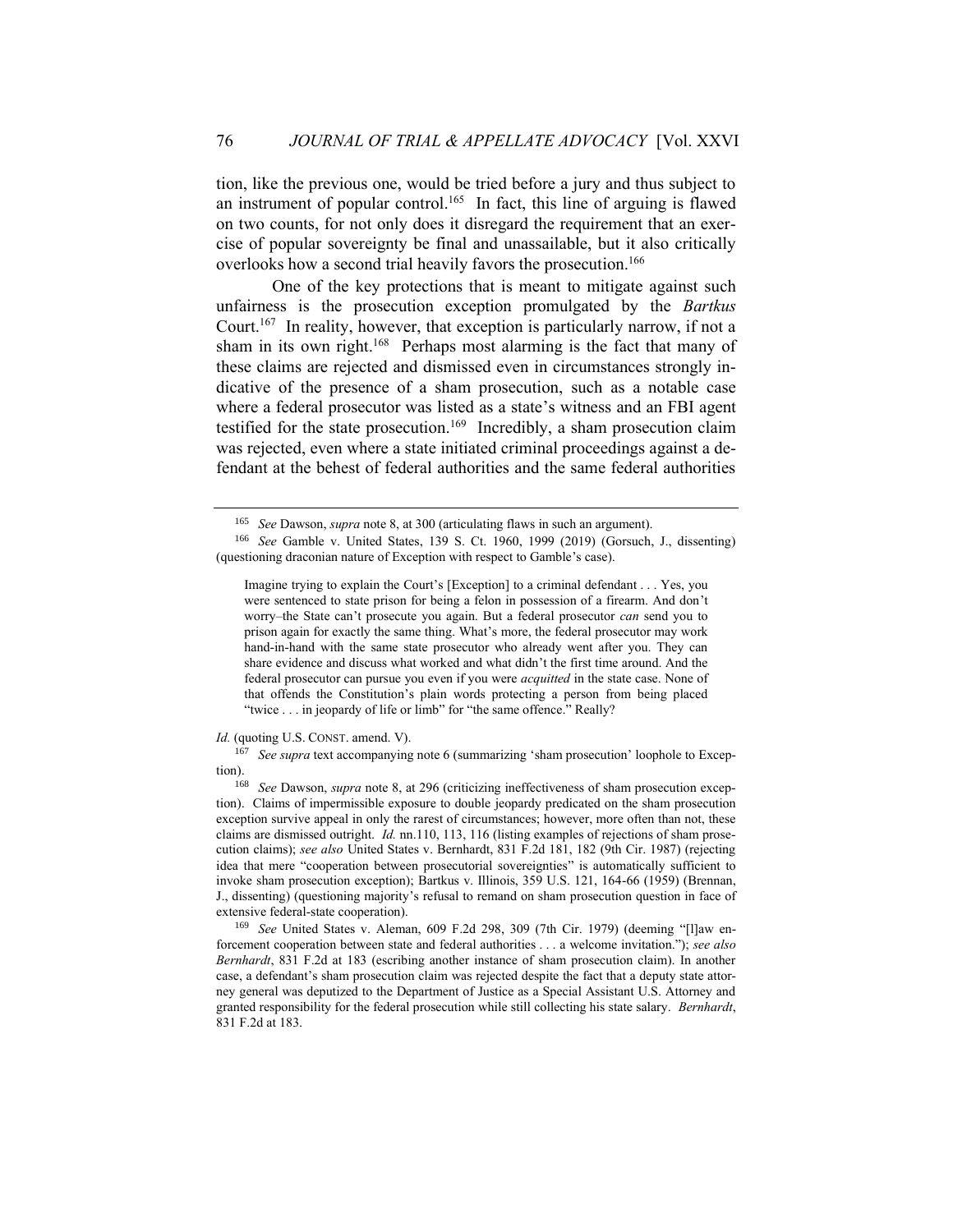sat with the state prosecution at trial, testified as witnesses, collected evidence for the state's case, postponed sentencing a prosecution witness until after he testified for the state, helped in witness preparation, and appointed the state prosecutor to the position of Special Assistant to the U.S. Attorney for the subsequent federal prosecution.<sup>170</sup> The flimsy protection that the sham prosecution exception appears to offer criminal defendants is rendered even weaker because its very existence is often doubted.<sup>171</sup>

Finally, the continued existence of the Exception and the ability it gives to the state and federal governments to try their cases one after the other, often gives rise to other violations of criminal defendants' constitutional rights.<sup>172</sup> Such violations are particularly likely where a federal prosecution follows a state prosecution, because a lengthy delay in the initiation of the federal prosecution implicates a defendant's right to a speedy trial under the Sixth Amendment.<sup>173</sup> These delays also implicate protections extended to defendants under the Speedy Trial Act,<sup>174</sup> and the discretionary power granted to courts under the Federal Rules of Criminal Procedure in the event of undue delays.<sup>175</sup> Claims made by defendants pursuant to these interests, however, are all too frequently rejected and dismissed.<sup>176</sup>

#### V. CONCLUSION

The Double Jeopardy Clause of the Fifth Amendment exists to protect Americans against governmental abuse of its prosecutorial power and, in theory, shields criminal defendants from the ordeal of repeated judicial proceedings. The Supreme Court, however, in *Gamble v. United States*, unwisely extended the life of the Exception, under which the protections offered in the Double Jeopardy Clause are little more than illusory. Instead of safeguarding the rights of individuals against the power and authority of

<sup>170</sup> *See* United States v. Figueroa-Soto, 938 F.2d 1015, 1018-20 (9th Cir. 1991) (finding that "close collaboration" does not "amount[] to one government being the other's 'tool' or providing a 'sham' or 'cover.'")

<sup>171</sup> *See* United States v. Patterson, 809 F.2d 244, 247 n.2 (5th Cir. 1987) (questioning whether sham prosecution exception is valid rebuttal to Exception).

<sup>172</sup> *See* Matz, *supra* note 148, at 375 (analyzing secondary effects of Exception).

<sup>173</sup> *See* U.S. CONST. amend. VI (providing that in "all criminal prosecutions, the accused shall enjoy the right to a speedy and public trial  $\dots$ .")

<sup>174</sup> *See* 18 U.S.C. § 3161 (2008) (setting time limits on various phases of criminal prosecutions).

<sup>175</sup> *See* FED. R. CRIM. P. 48(b) (allowing federal courts to "dismiss an indictment, information, or complaint" due to unnecessary delay in "presenting a charge to a grand jury; filing an information against a defendant; or bringing a defendant to trial").

<sup>176</sup> *See* Barker v. Wingo, 407 U.S. 514, 529-30 (1972) (establishing difficulty of succeeding on right to speedy trial violation claim).